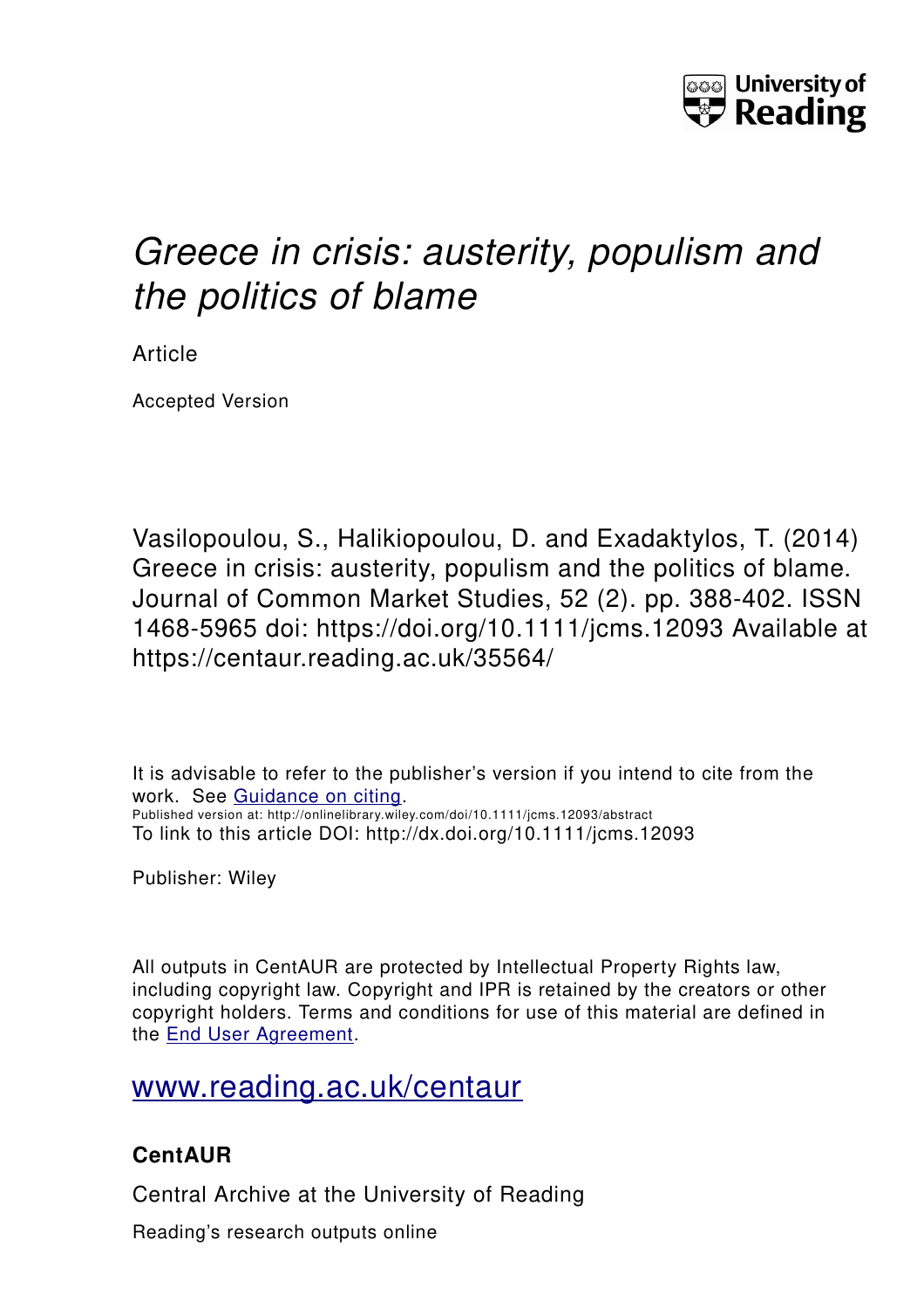**JCMS: Journal of Common Market Studies**



# **Greece 2009-2011: austerity, populism and the politics of blame**

|                                   | Journal: JCMS: Journal of Common Market Studies          |
|-----------------------------------|----------------------------------------------------------|
|                                   | Manuscript ID: JCMS-13-0039.R1                           |
| Manuscript Type: Original Article |                                                          |
|                                   | Keywords: Greece, Eurocrisis, populism, blame, austerity |
|                                   |                                                          |

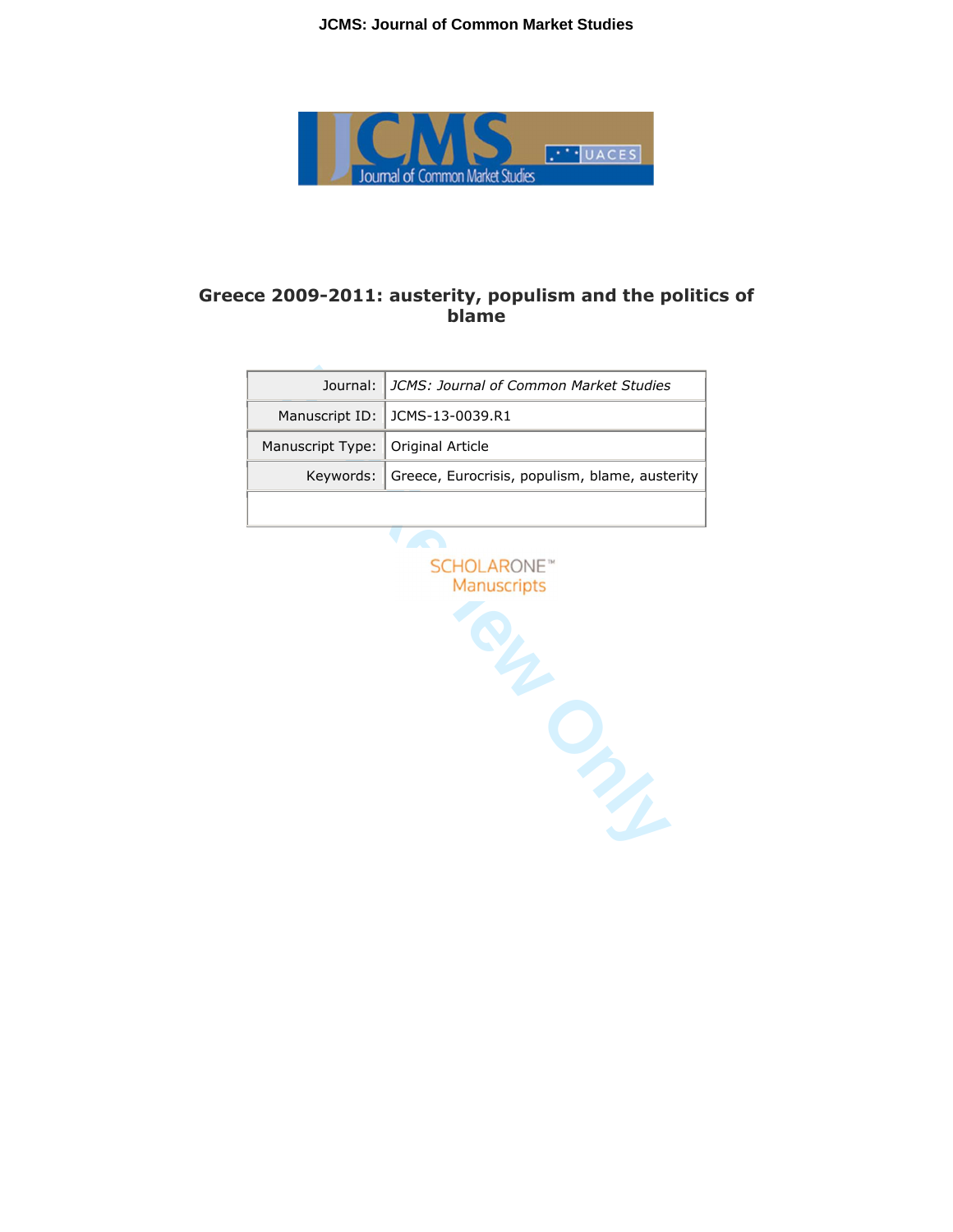# **Greece 2009-2011: austerity, populism and the politics of blame**

### **Introduction**

ted with the crisis. In comparison to other Eurozon<br>nancial pressures, such as Ireland, Portugal, Spain,<br>ted the most problematic case. To address its insolved<br>two bailout packages in the form of financial aid<br>ne Internati The global financial crisis that started in 2008 has significantly impacted on European economies. Greece has been particularly affected by the profound global transformations and imbalances associated with the crisis. In comparison to other Eurozone countries facing similar external financial pressures, such as Ireland, Portugal, Spain, Cyprus and Italy, Greece has presented the most problematic case. To address its insolvency problem, the country has received two bailout packages in the form of financial aid from the European Union (EU) and the International Monetary Fund (IMF). This has involved the signing of formal mutual agreements, which set economic policy conditionality between Greece and its creditors. These agreements have entailed the imposition of severe fiscal and economic adjustment measures with paramount socio-political implications, including a significant strain on the provision of welfare, for example health and education. Large sections of the Greek population have been disadvantaged by a series of pension and benefit cuts, salary reductions, redundancies and tax increases. The political dimension of these social problems has manifested itself through a series of strikes, protest and mass demonstrations, often paralysing the country. Greece's sovereign debt crisis, and the paramount domestic sociopolitical dimensions it has assumed, have even made euro exit a possibility threatening the very foundations of the Eurozone. More than any other member-state, Greece has exposed the deficiencies and systemic weaknesses inherent within the European integration project and the broader crisis it currently faces.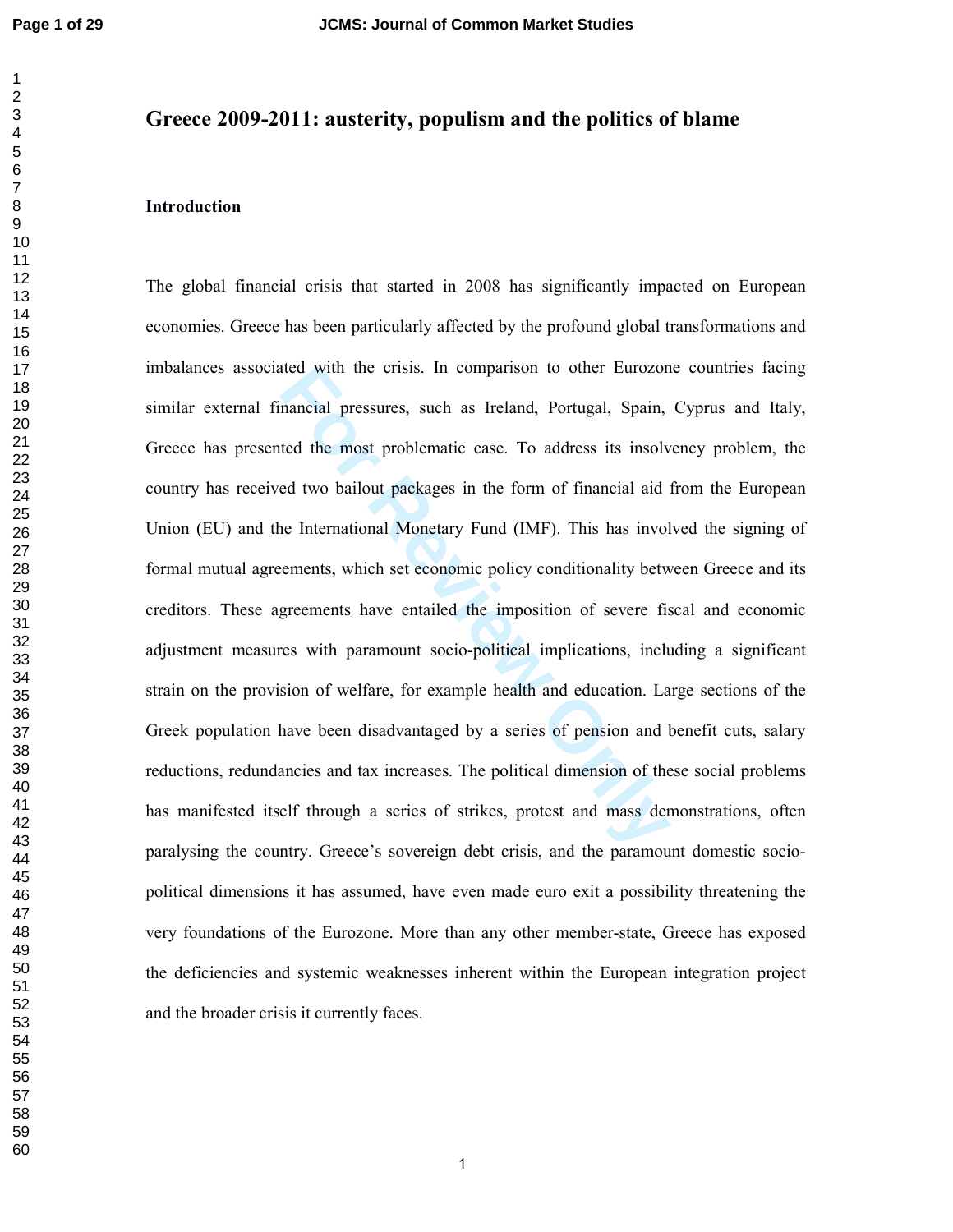if admitted that it 'badly underestimated the damage the severe austerity measures imposed on Greece by if admitted that it 'badly underestimated the damage the dotic Greece's economy' (Stevis and Talley, 2013) ween the IM Greece has thus been described as the 'sick man of Europe', and often criticised by the EU and the IMF for slow structural reform (Exadaktylos and Zahariadis, 2012). Why is Greece Europe's weakest link? The literature suggests two broad categories of explanations: external and internal. These range from taking into account the international dimension of the crisis itself and the institutional weaknesses of the Eurozone model of governance to Greece's domestic institutional make-up and its cultural and historical experiences. On the one hand, in order to understand the Greek case we need to critically evaluate the feasibility and sustainability of the severe austerity measures imposed on Greece by its lenders. In June 2013, the IMF itself admitted that it 'badly underestimated the damage that its prescriptions of austerity would do to Greece's economy' (Stevis and Talley, 2013). This sparked an ongoing debate between the IMF and the EU regarding the handling of the Greek debt crisis and its social implications. On the other hand, however, theses exogenous factors notwithstanding, the Greek predicament may also not be fully understood without a reference to Greece's endemic problems: essentially the paradox of sustaining a democratic institutional system while not progressing beyond the entrenched and deeply embedded clientelistic and rent-seeking networks that permeate Greek political culture (Featherstone, 2011; Mitsopoulos and Pelagidis, 2011). The co-existence of these contradictory systemic features during the post-dictatorship era have facilitated the establishment of a 'populist' democratic system (Pappas, 2013), which has allowed Greece to develop politically and economically during periods of international financial stability, but at the same time has rendered the country unable to withstand external shocks.

The theoretical concept of 'populist democracy' (Pappas, 2013) is instructive and relevant as it provides a feasible explanation of why Greek democracy was able to sustain itself for the three decades after the military junta, but proved unable to withstand the current global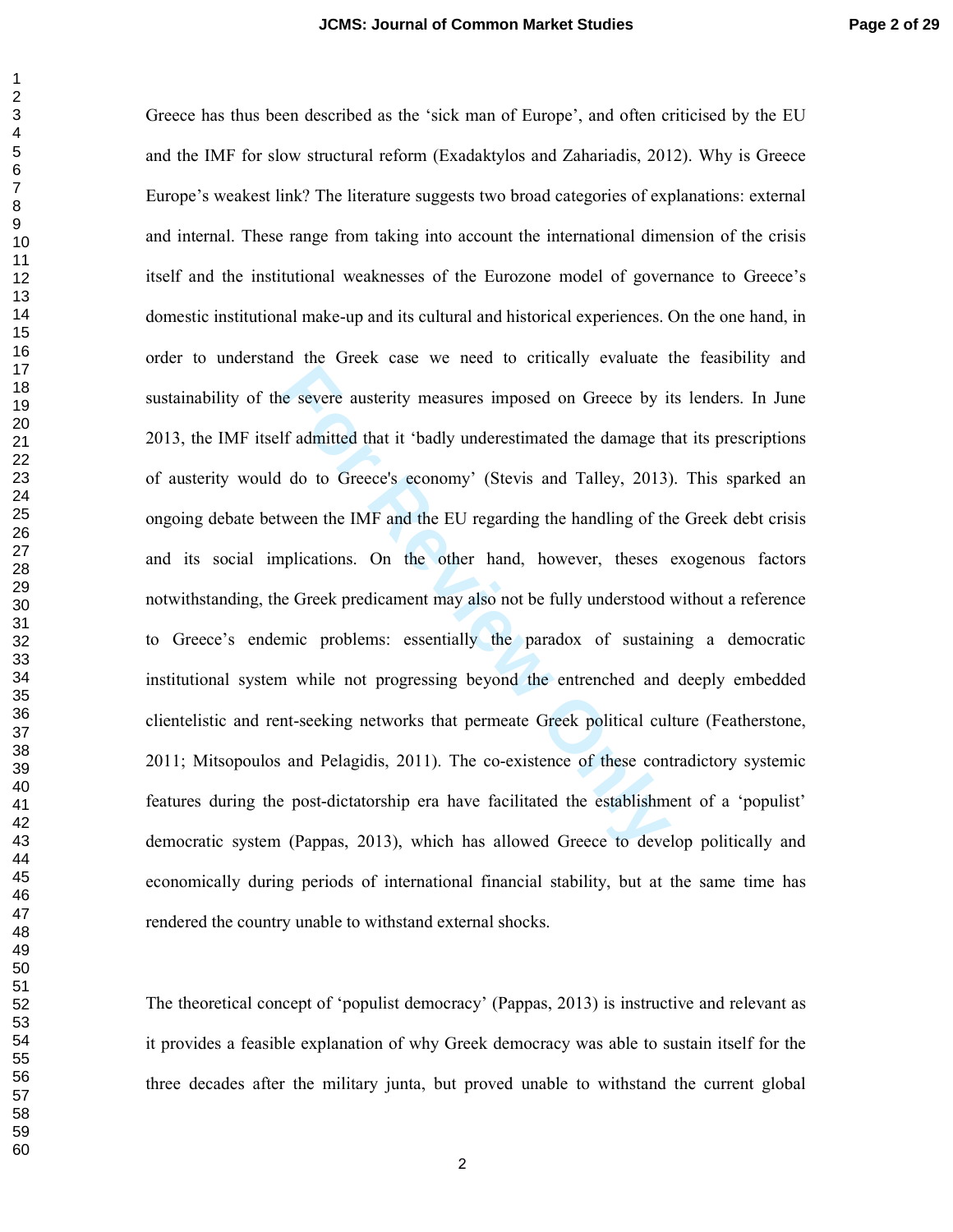**For All All All Everyon System.** In order to measure this, the next of populism itself. Given that populism may be tomy between the 'blameless us' and the 'evil other be expressed in the forms of blame-shifting and exclud economic crisis. As the theory places populism at the heart of Greece's endemic domestic weaknesses, if it is correct and populism is a defining feature of the Greek political system, then we should expect populism to constitute a master political narrative. In other words, if populism as an ideology is the bedrock of the Greek political system, it is likely to be expressed through the narratives of political actors. The question that derives from this initial hypothesis is how this may manifest itself during times of crises. If populism is the main justification upon which the system rests and crisis opens up political opportunities for smaller actors in the system, then we may expect that a populist master narrative is likely to be observed across the party system. In order to measure this, the next logical step is to unpack the concept of populism itself. Given that populism may be understood as a fundamental dichotomy between the 'blameless us' and the 'evil others', then a populist rhetoric is likely to be expressed in the forms of blame-shifting and exclusivity. Finally, we need to consider whether populism is monolithic or whether its expression involves variation. Given that Greece has an adversarial and clientelistic political system and that access to political power has tended to imply varied access to rents, then we may expect that the rhetoric of blame-shifting populism is likely to differ depending on party position in the party system.

This article tests the above observable implications of the 'populist democracy' framework empirically through the use of a sophisticated framing analysis of speeches delivered by the leaders of the five parties in parliament during the 2009-2011 period. The post-2009 period provides an ideal timeframe for testing this theory because populism tends to intensify in conditions of crisis (Stavrakakis, 2002). Hence we commence our analysis with the outbreak of the crisis in Greece in 2009. We end our examination with the period following the resignation of PM George A. Papandreou and the announcement of the technocratic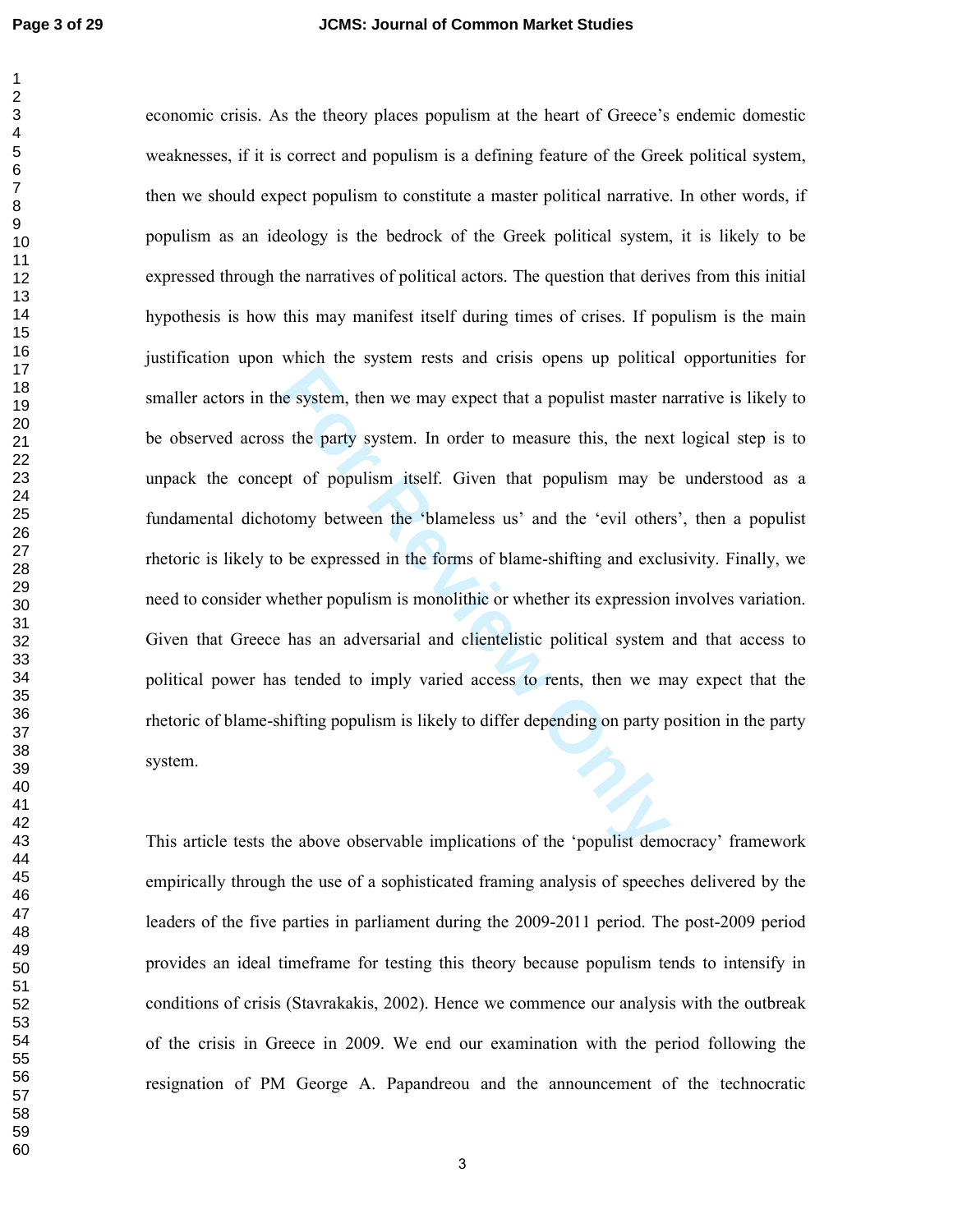**For All the Set of Set of Manufacture COV**<br> **For All the Cover Cover Cover Cover Cover Cover Cover Cover Cover Cover Cover Cover Cover Cover Cover Cover Cover Cover Cover Cover Cover Cover Cover Cover Cover Cover Cover Co** cooperation government at the end of 2011. This is because post-2011 the dynamics of the traditional Greek political system changed (Vasilopoulou and Halikiopoulou, forthcoming 2013) and hence any examination beyond this period would produce skewed results. Our content analysis results confirm the above expectations. We found populism to be expressed during the period under investigation, with all five party leaders engaging in a blame-shifting populist rhetoric. Moreover, we identified a differentiation between the populism employed by the mainstream parties and that employed by the fringe parties. This has enabled us to construct a typology of Greek populism on the basis of mainstream and fringe. Through this typology, we nuance the theory of Greece's 'populist democracy' by adding the concepts of blame-shifting and exclusivity, which we operationalise through the construction of our exclusivity and blame-shifting indexes.

The article proceeds as follows: it commences with a discussion of the theories associated with the Greek failure with an emphasis on the 'populist democracy' theory, which is the main object of analysis. It proceeds with the operationalization of populism and concludes with a discussion of the findings.

#### **I. Europe's Greek question**

What explains Greece's exceptionalism vis-à-vis other European countries that have faced similar challenges linked to severe economic crisis, including Spain, Ireland, Portugal, Italy and most recently Cyprus? Existing theories addressing similar questions may be broadly categorised between external and internal. It is essential to note here that internal and external approaches need not be necessarily mutually exclusive. The Greek failure may be understood as the product of the 'explosive combination' between exogenous and endogenous factors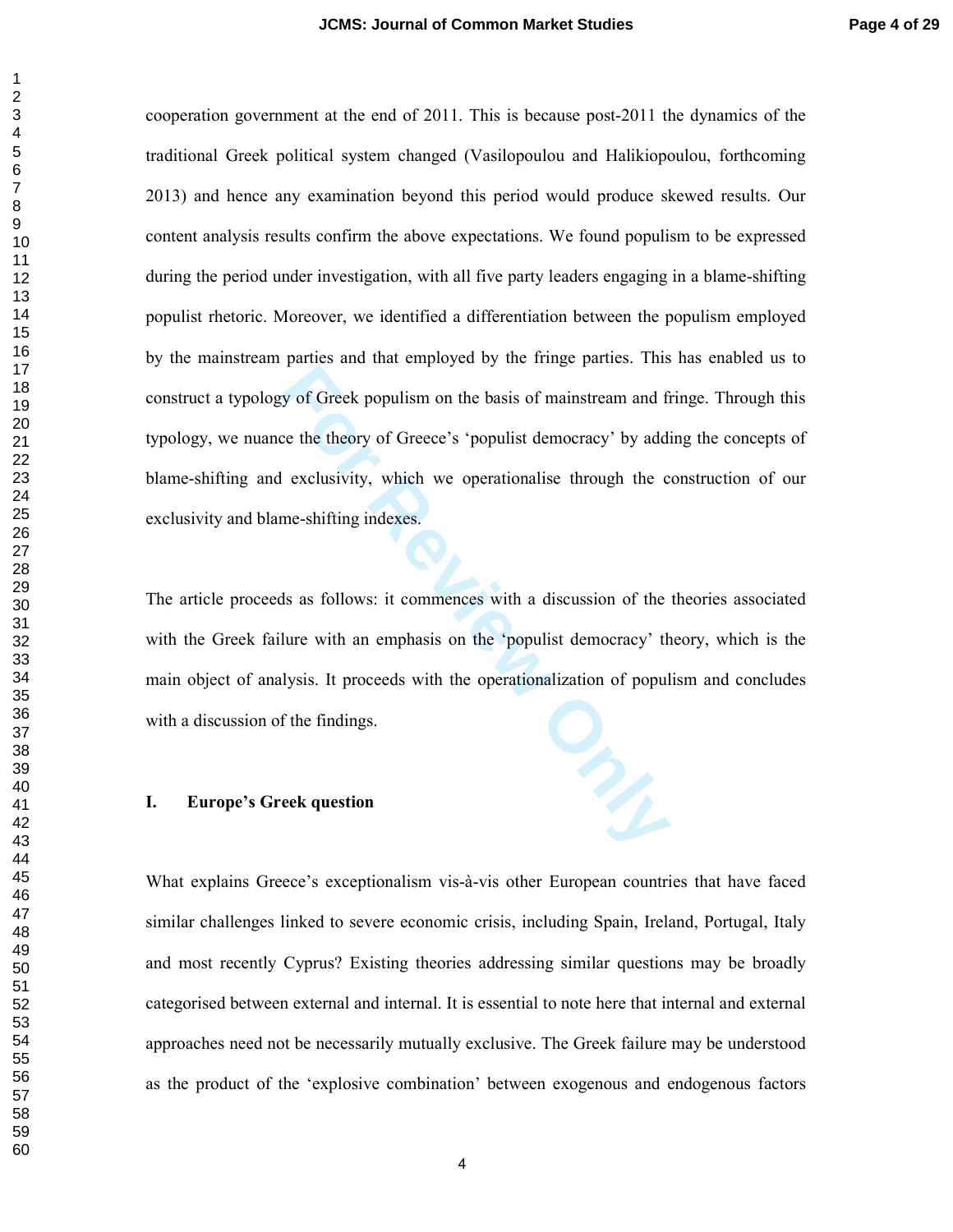**Example 18 Example 18 External pressums**; the EU and Germany in the form of the introduction c<br>does not focus on growth and have thus perpetuated e<br>t. The Greek crisis may also be understood as an asp<br>ean integration proj (Featherstone, 2011; Zahariadis, 2013). External theories focus on the international dimension of the crisis, locating its origins in the failures of global capitalism and the imbalances this has created (Lapavitsas, 2009; Kouvelakis, 2011), and on the weaknesses of the Eurozone's institutional design and the lack of contingency measures to deal with a potential crisis (Featherstone, 2011). According to such approaches, the Greek crisis can be seen as a manifestation of the broader crisis of global capitalism, which was exacerbated by the downgrading of Greek bonds and banking pressures. The political crisis that accompanied the economic breakdown in Greece was a product of the external pressure imposed on the country by the IMF, the EU and Germany in the form of the introduction of a severe austerity programme, which does not focus on growth and have thus perpetuated economic recession and unemployment. The Greek crisis may also be understood as an aspect of the broader crisis of the European integration project exposing the endemic weaknesses of the European Monetary Union.

Internal theories examine conditions that may be found within Greece itself and its cultural, historical and institutional development. These theories emphasise Greece's colonial legacy and the Ottoman structures bequeathed to the country post-independence; its 'underdog' culture (Diamandouros, 1994); and its weak democratic institutions defined by clientelistic structures (Mouzelis, 1978; Mouzelis and Pagoulatos, 2002; Mitsopoulos and Pelagidis, 2011; Pappas, 2013). The question to ask, according to scholars focusing on domestic explanations, is not only why Greece has failed now, but also why it managed to sustain a relatively stable democratic system of governance after the 1967-1974 military dictatorship but failed now. This points to a fundamental paradox in Greek politics: i.e. that Greece was able to develop a democratic institutional system while simultaneously maintaining its deeply embedded and entrenched clientelistic structures. According to Pappas (2013), the answer to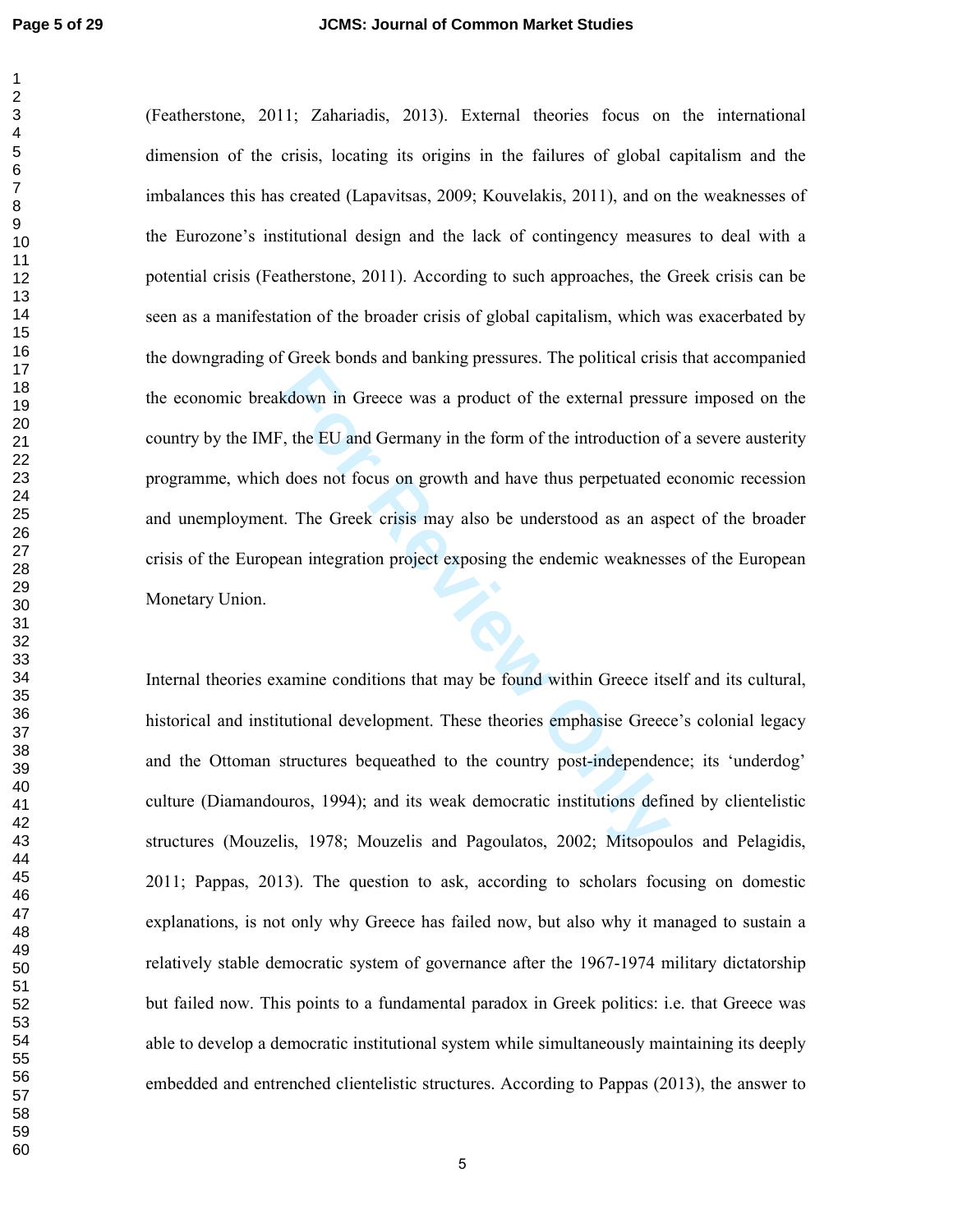this paradox may be understood in terms of the development of what he terms a 'populist' democracy: an illiberal democratic system defined by the division of society along a single 'populist' cleavage, i.e. 'dividing the good people from some evil establishment' (Pappas, forthcoming 2013, p. 5). This type of democratic system is characterised by political polarisation and a propensity to personalist authority.

**Fisation of its party system strategically rather than ide**<br>**Exercise Specifically, the emergence of Greek populist demotes of a strong populist opposition party; populism's ri<br>to other major parties (Pappas, forthcoming** This system developed on the basis of Greece's deeply embedded clientelism (Featherstone, 1990) and the polarisation of its party system strategically rather than ideologically (Pappas, 2013, p. 40). More specifically, the emergence of Greek populist democracy took place in three stages: the rise of a strong populist opposition party; populism's rise to power; and a populist contagion to other major parties (Pappas, forthcoming 2013, p. 7-8). The platform on which the Panhellenic Socialist Movement (PASOK) came to compete with New Democracy (ND) and the other parties in the Greek system was fundamentally a populist one, challenging the liberal foundations of the post-dictatorial (*metapolitefsi)* era. Party competition became based on a bi-polar logic of 'us' the people against the 'exploited' establishment. PASOK's rise to power in 1981 and its embeddedness in the Greek political system entrenched these dynamics. Hence the development of an adversarial political system, in which 'rival sets of populist' forces portrayed society as divided into two political camps (Pappas, 2013, p. 40). As a result, Greek politics became contested based on a populist division and therefore populism became the only 'legitimate' means of competition, i.e. the only way a party could gain and maintain political power.

According to this theoretical perspective, populism is fundamental to the sustenance of the Greek political system as it forms the main division of party competition according to which there is one overall cleavage in Greek society between 'us' the people and an 'exploitative

 $\mathbf{1}$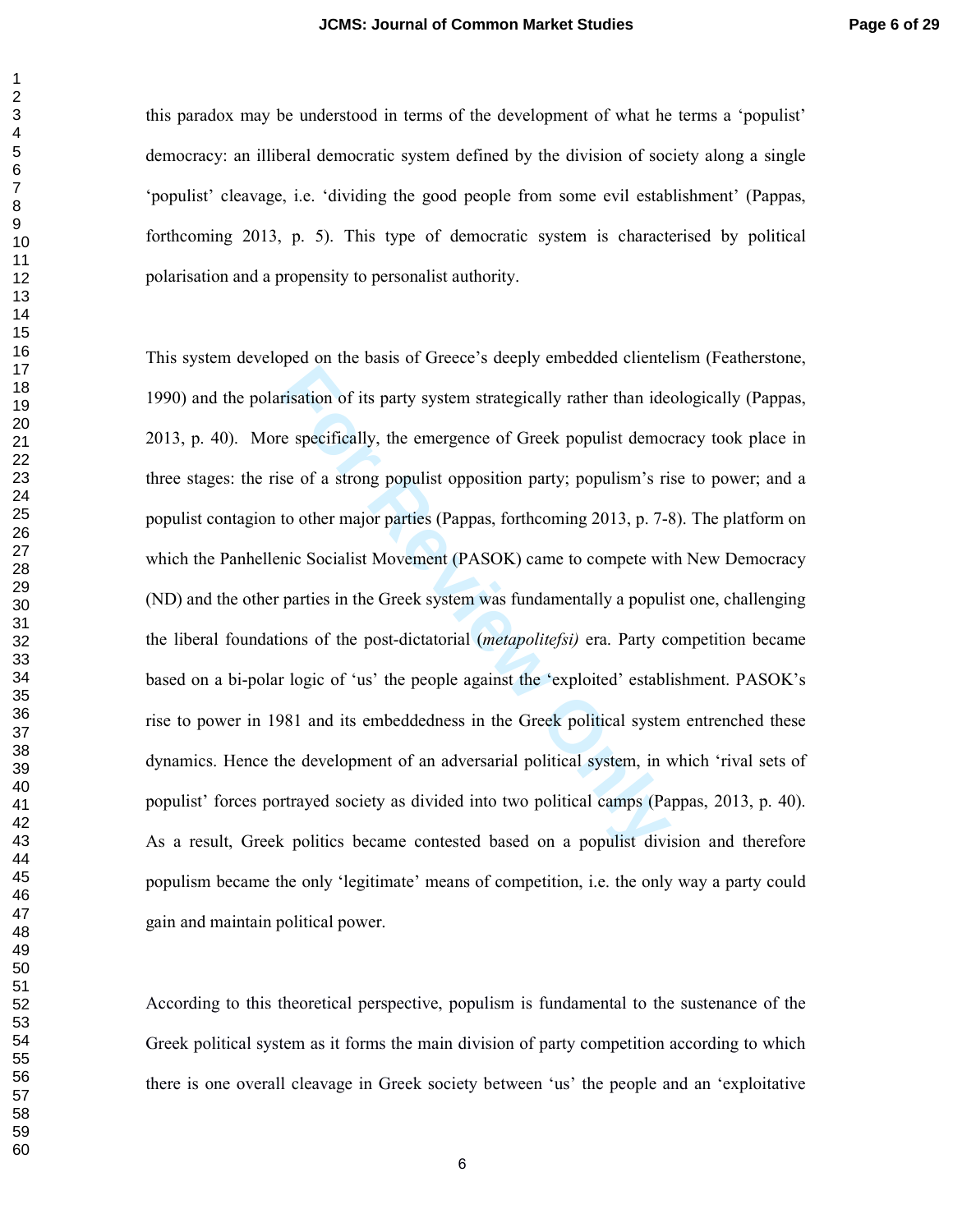$\mathbf{1}$  $\overline{2}$ 

establishment'. If this theory is correct and populism is indeed a defining feature of the Greek political system, then we should expect that:

#### H1: *Populism is likely to be expressed through the narratives of Greek political actors.*

**For All Alternation**<br> **For All Alternate in gover and the two main parties, which alternate in gover<br>
ange at times of crisis which opens up political oppor<br>
<b>For Review OF CONLY ALTACK CONCE ALTACK**<br> **For Property All Pa** How does this populism manifest itself during times of crises? The majoritarian dynamics of the Greek party system entail a competition between two parties. Therefore during the *metapolitefsi* era, and more specifically, PASOK's rise to power in 1981 populism has been a main feature of the rhetoric of the two main parties, which alternate in government. However, these dynamics change at times of crisis which opens up political opportunities for smaller actors in the system. This should entail a populist contagion across the party system. Populism becomes a master narrative adopted by all parties engaged in electoral competition.

Therefore we should expect that:

H2: *Populism is likely to be widespread across the political spectrum and is independent of party ideology*.

How do we measure populism? Populism is shaped by an antagonistic discursive logic that divides society between 'dominant' and 'dominated' (Laclau, 1977), effectively creating 'a confrontation between a majority (the masses, the people, the underprivileged, the poor) and some minority (the elite, the establishment, the privileged, the rich)' (Pappas, 2013, p. 41). It makes a central reference to 'the people' (Taggart, 2000) attempting to mobilise 'not a specific class but the 'people' or the 'masses' in general against whatever is identified as the enemy' (Lyrintzis, 1987, p. 671). Given that populism may be defined as the presentation of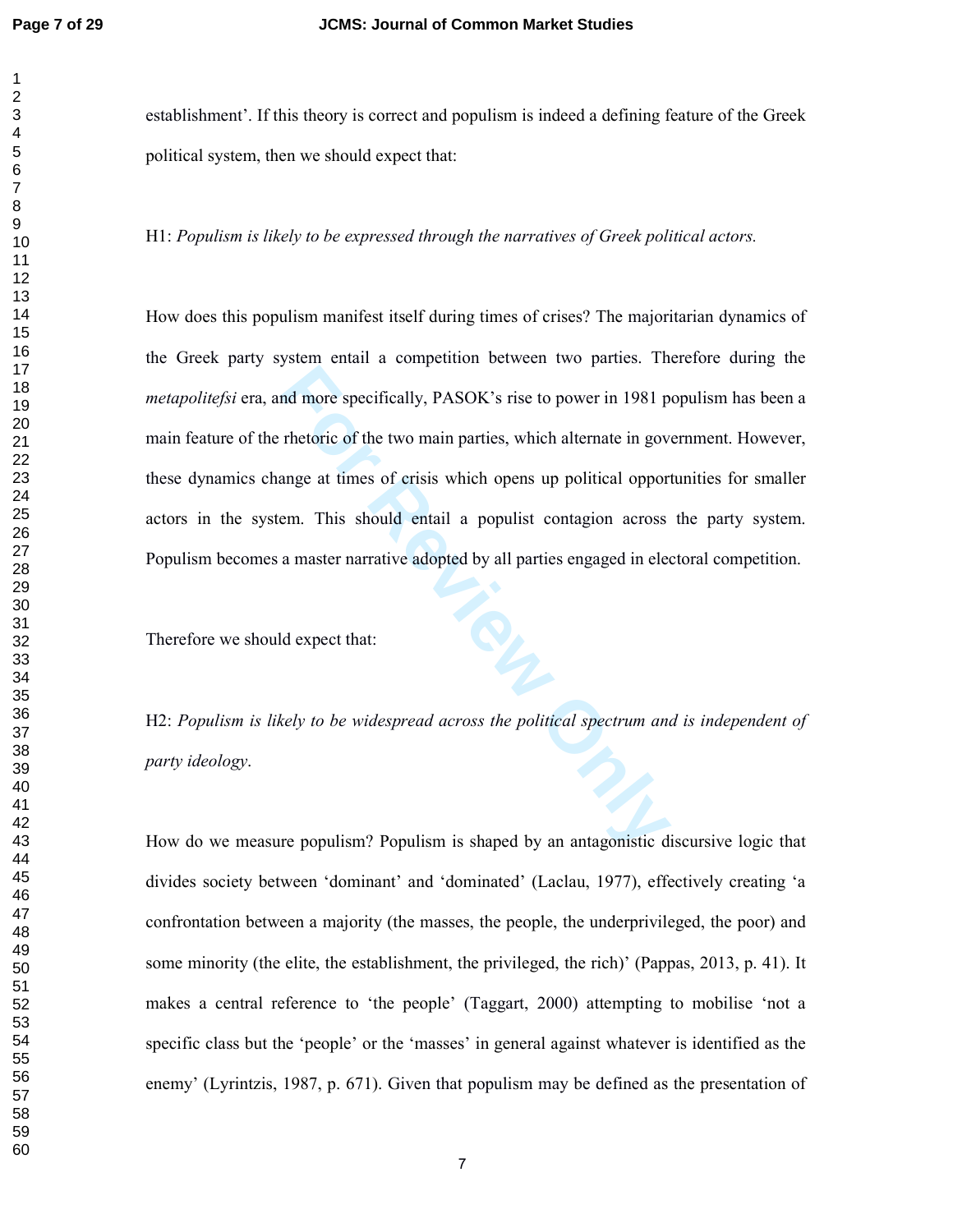**For Review Only** society as divided between the blameless 'us' against whom injustices are carried out; and the harmful 'others' who carry out these injustices, we may understand populism as a *blameshifting* mechanism grounded on a rhetoric of *exclusivity* vis-à-vis other groups (Jagers and Walgrave, 2007). Theories that focus on blame avoidance identify a variety of strategic options for political across facing situations of crisis (Weaver, 1986). These may be summarised as problem denial, problem admission but responsibility denial, and problem and responsibility admission (Hood *et al.,* 2009). Blame is an essential tool available to political actors who engage in a populist rhetoric, as an attempt to maintain the existing state of affairs and their own political legitimacy. This entails an engagement in a populist blame-shifting game, i.e. a focus on who is to blame for the crisis, directing responsibility to a range of 'others'.

Therefore we should expect that:

### H3: *Populist rhetoric is likely to be expressed in the forms of blame-shifting and exclusivity.*

Populist rhetoric does vary however in its presentation of which groups may be seen as the dominant/privileged ones and which elites should be excluded. This depends on access to power and position in the party system. In a clientelistic 'party system built to ensure the distribution of rents' (Pappas, 2013, p. 33), such as the Greek, access to political power and access to rents are interlinked. During the *metapolitefsi* period, this access was confined to the two main parties, which alternated in power. This consolidated a division between the two bigger parties that had access to power and therefore access to rents and the smaller parties that did not.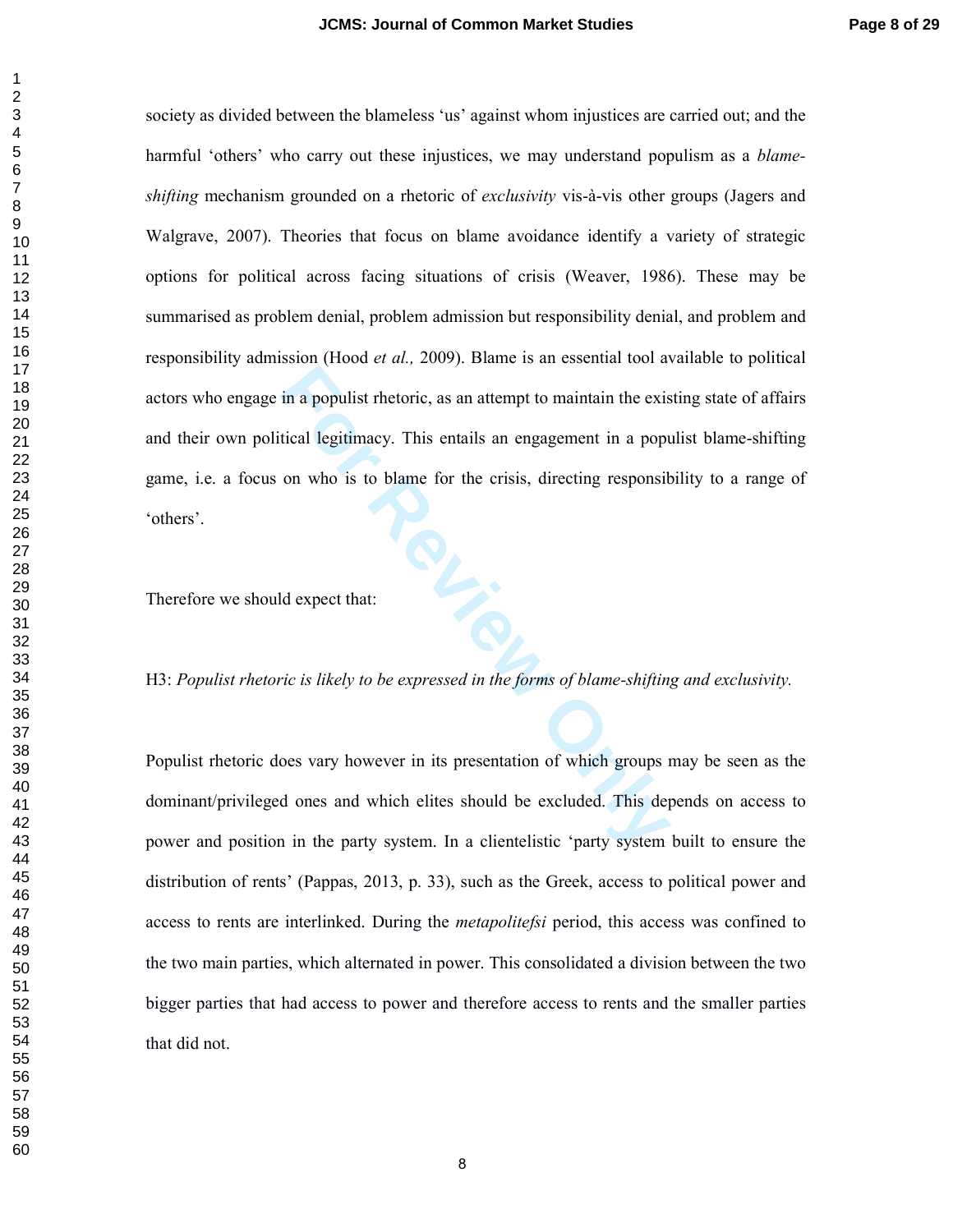Therefore, we should expect that:

H4: *The rhetoric of blame-shifting populism is likely to differ depending on party position in the party system between the mainstream parties that do have access to rents and the fringe parties that do not have access to rents.*

**Formularity** and the intensity in conditions of crisis (<br> **EXECUTE:** The Greek populism should be readily observed post-20<br> **FORMAL EXECUTE:** The commencement of the Greek cr<br>
of competition introduce post-2011, including We test the above four hypotheses empirically during the period 2009-2011. If, as the literature expects, populism tends to intensify in conditions of crisis (Stavrakakis, 2002; Canovan, 1981), then Greek populism should be readily observed post-2009. We have hence chosen to commence our analysis with the commencement of the Greek crisis in 2009. Given new dimensions of competition introduce post-2011, including a new cleavage, the fragmentation of the party system and coalition politics (Vasilopoulou and Halikiopoulou, forthcoming 2013), we end our examination with the period following the resignation of PM George Papandreou and the announcement of the technocratic cooperation government at the end of 2011.

# **II. Operationalisation of populism: indexing blame-shifting and exclusivity**

In order to measure populism, we focus on an analysis of actors' political communication strategies. We employ a sophisticated framing analysis (Jagers and Walgrave, 2007) of the speeches of the leaders of the five political parties in the Greek parliament during the period under examination. In order to capture blame-shifting and exclusivity in Greek populism, we identify the following political/social categories that may be targeted by Greek party leaders: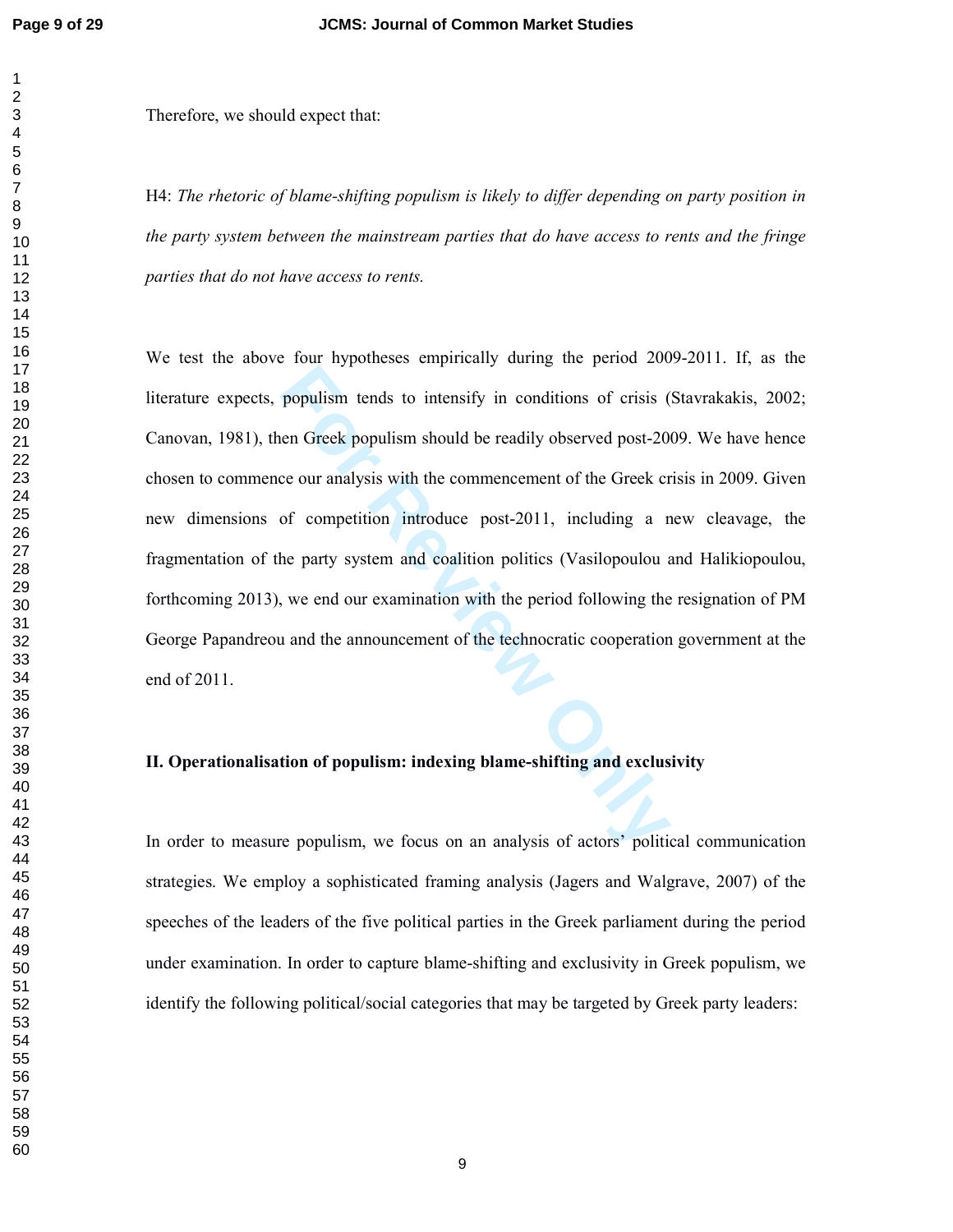- 1) *Party of government:* references to the party that was in government during the period between 2009-2011, i.e. PASOK. We have coded references to PASOK, 'the government', Prime Minister Papandreou, and PASOK ministers and MPs.
- *2) Main opposition party:* references to the largest opposition party in parliament during the 2009-2011 period, i.e. ND. We coded references to ND, Samaras (its leader), former Prime Minister Karamanlis and ND MPs.
- 3) *Both party of government and main opposition party:* joint references to PASOK and ND.
- **Formally System:** The Popular Orthodox Rally (LAOS), the Communis<br>Coalition of the Radical Left (SYRIZA), and their MPs<br>*ites:* references to international external actors incluse<br>s, the IMF, the 'Memorandum' as an extern 4) *Lesser opposition:* references to the three smaller parliamentary opposition parties, including the Popular Orthodox Rally (LAOS), the Communist Party of Greece (KKE), the Coalition of the Radical Left (SYRIZA), and their MPs.
- *5) External elites:* references to international external actors including the EU, the United States, the IMF, the 'Memorandum' as an external imposition, and specific EU member states (e.g. Germany and France).
- 6) *Specific interest groups:* references to special interest groups, both specific to Greece and external, of mainly economic character including banks, industries, investors, multinational corporations and rating agencies.
- 7) *All parties in the system:* includes references to the entire party system.
- *8) Party of government and main opposition party and external elites combined (categories 1, 2, 3 and 5 combined):* references to PASOK, ND or both, operating in collaboration with external elites.
- 9) *Party of government and main opposition party combined with specific interest groups (categories 1, 2, 3 and 6 combined):* references to PASOK, ND or both, operating in collaboration with specific social groups.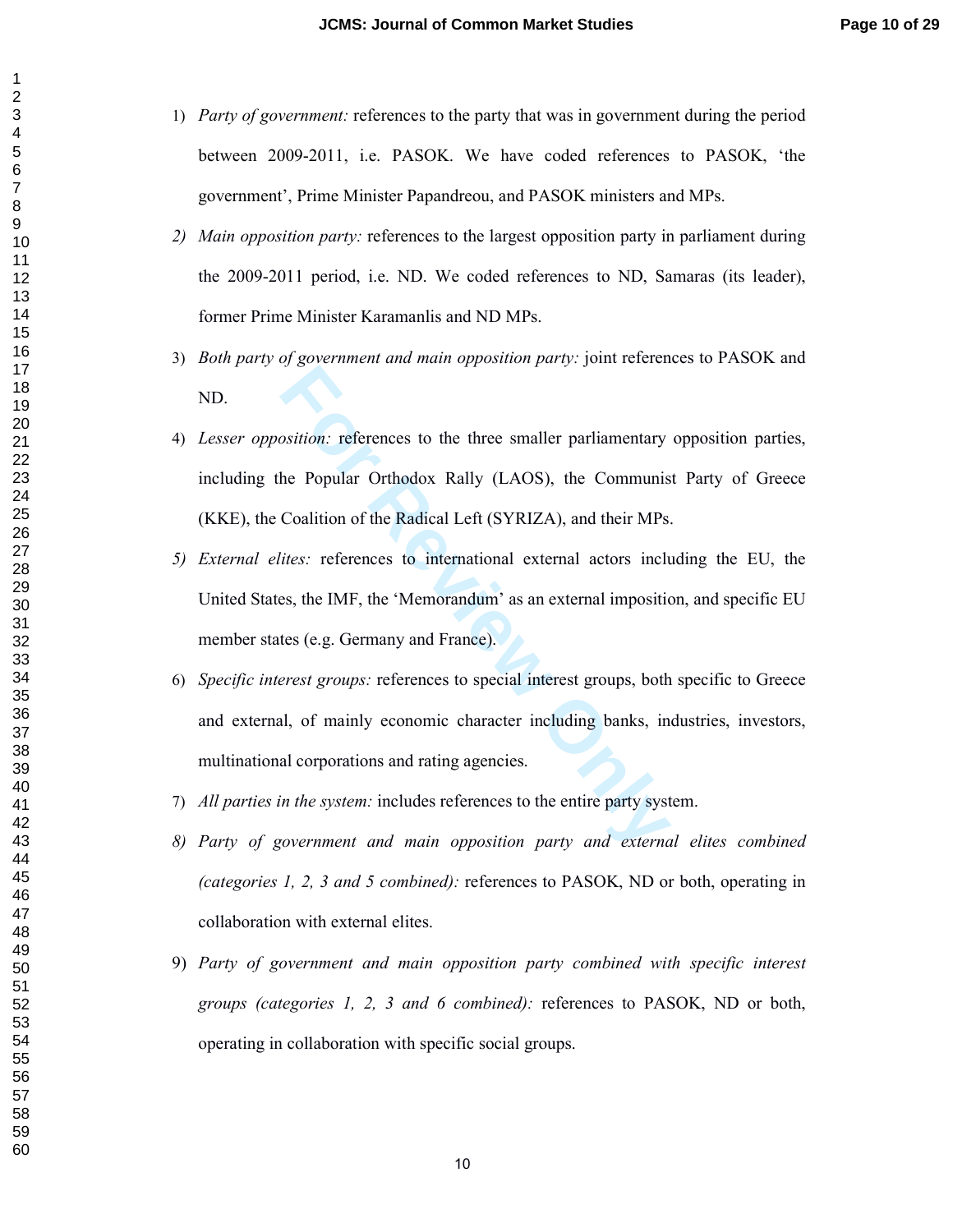Content analysis based on the frames identified above allows us to construct two indexes. The first is the *blame-shifting index* (BSI), which measures the extent to which party leaders' rhetoric was populist. This is a simple calculation of party leader negative references to the above categories within each speech, weighed against the mean length of all speeches by each party leader. The second indicator is an *exclusivity index* (EI) constructed per frame, which calculates the proportion of the difference between positive and negative references over the total references. This index shows the intensity of exclusivity vis-à-vis other groups (as per Jagers and Walgrave, 2007, p. 331-334).

Walgrave, 2007, p. 331-334).<br>
Ins were based on the frequency of sentences rather<br>
Included a full stop or question/exclamation mark were<br>
less they included some kind of list/enumeration. We consider<br>
Included a full stop All our calculations were based on the frequency of sentences rather than words. 'Core sentence' was defined as a sentence with a 'subject-verb relationship'. Phrases that did not include a verb but included a full stop or question/exclamation mark were not considered as 'core sentences' unless they included some kind of list/enumeration. We coded each sentence based on the frames identified above. Each sentence has been coded once. Not all sentences could be classified under a frame. Simultaneously, each classified sentence was coded in reference to the tone (i.e. neutral, positive or negative) to determine the direction of populism. If a sentence was not necessarily negative, but was clearly ironic, it was coded as 'negative'. If irony could not be detected, the sentence was coded as 'neutral.' We coded the subject of the sentence, either clearly mentioned or implied. If the subject of a sentence did not refer to any of the identified categories, it was not coded.

*The Blame-Shifting Index (*BSI*)* 

The BSI calculates the frequency of negative references (sentences) (*Xneg*) per populist frame over the mean total number of sentences per speech per party (*X0total*). This allows for a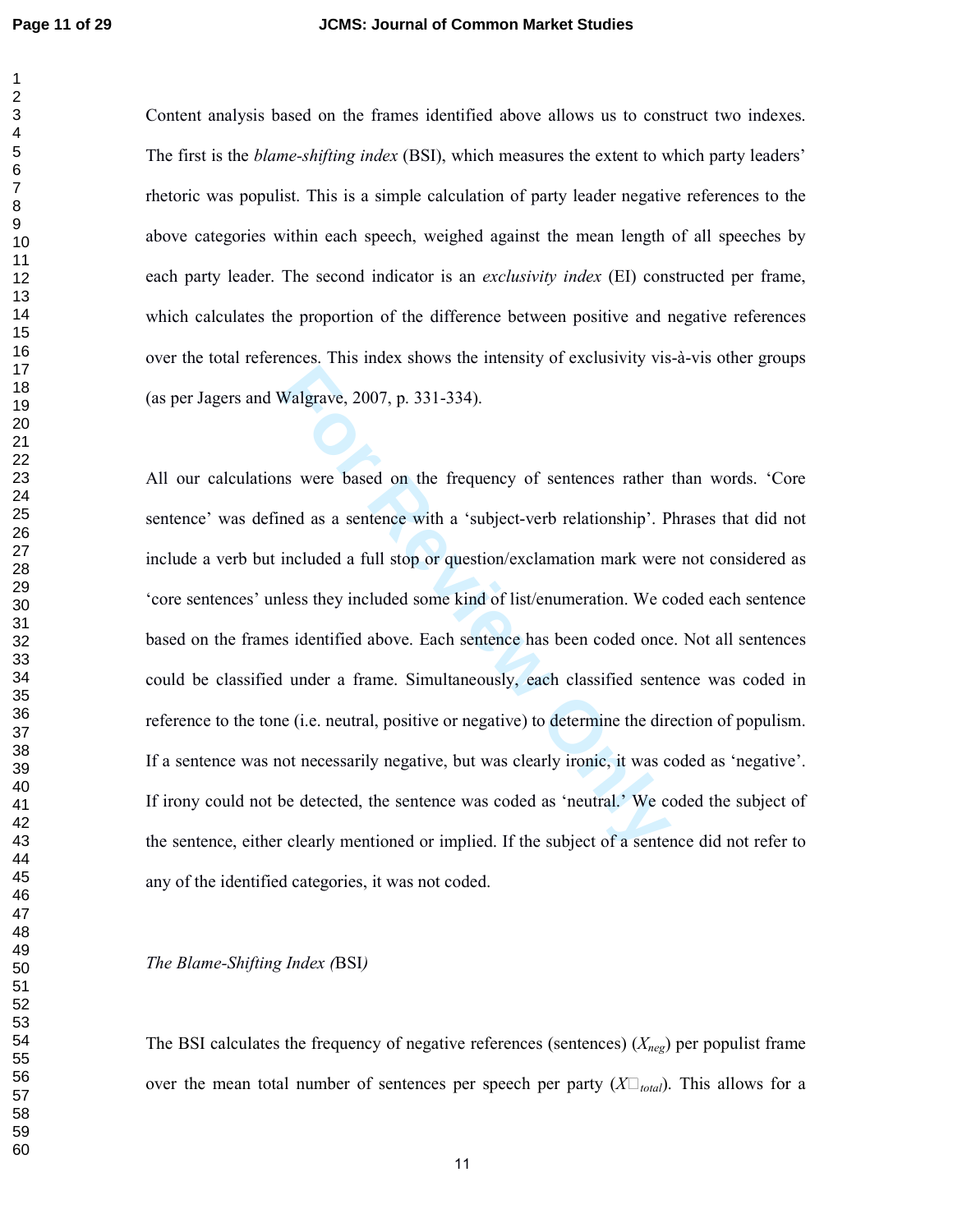weighted representation of the negative populist rhetoric independent of the length of each speech. Each value can range from 0 to 1 (where zero refers to total absence and 1 refers to full presence of blame-shifting). We chose to represent the mean BSI in the form of a bubble around a party's position with a maximum radius of 1. This index is indicative of the extent of each party leader's negative rhetoric.

*The Exclusivity Index (*EI*)*

the difference between positive and negative reference<br>
over the total number of references (positive, negative<br>
sum of these values is divided by the total number of<br>
ber party leader speech as mean EI, i.e. the sum of E The EI calculates the difference between positive and negative references (sentences) per frame  $(X_{pos} - X_{neg})$  over the total number of references (positive, negative and neutral) in that frame (*Xtotal*). The sum of these values is divided by the total number of frames per speech. We ran the index per party leader speech as mean EI, i.e. the sum of EI per speech over the number of speeches, which allowed us to take a sensitivity measure per frame.

$$
EI = \frac{\sum_{i=1}^{n} \left( \frac{x_{pos_i} - x_{neg_i}}{x_{total_i}} \right)}{n_{species}}
$$

The values of this measure range from  $-1$  to  $+1$ . The closer the value is to  $-1$  the higher the exclusivity is, implying higher levels of populist rhetoric for the particular frame.

## *Content selection*

We included the parties that had parliamentary representation following the November 2009 general election, i.e. the two larger parties (PASOK and ND) and three smaller parties (KKE, SYRIZA and LAOS). We made a choice to only incorporate speeches made by party leaders rather than other party officials in order to be able to analyze the mainstream party platform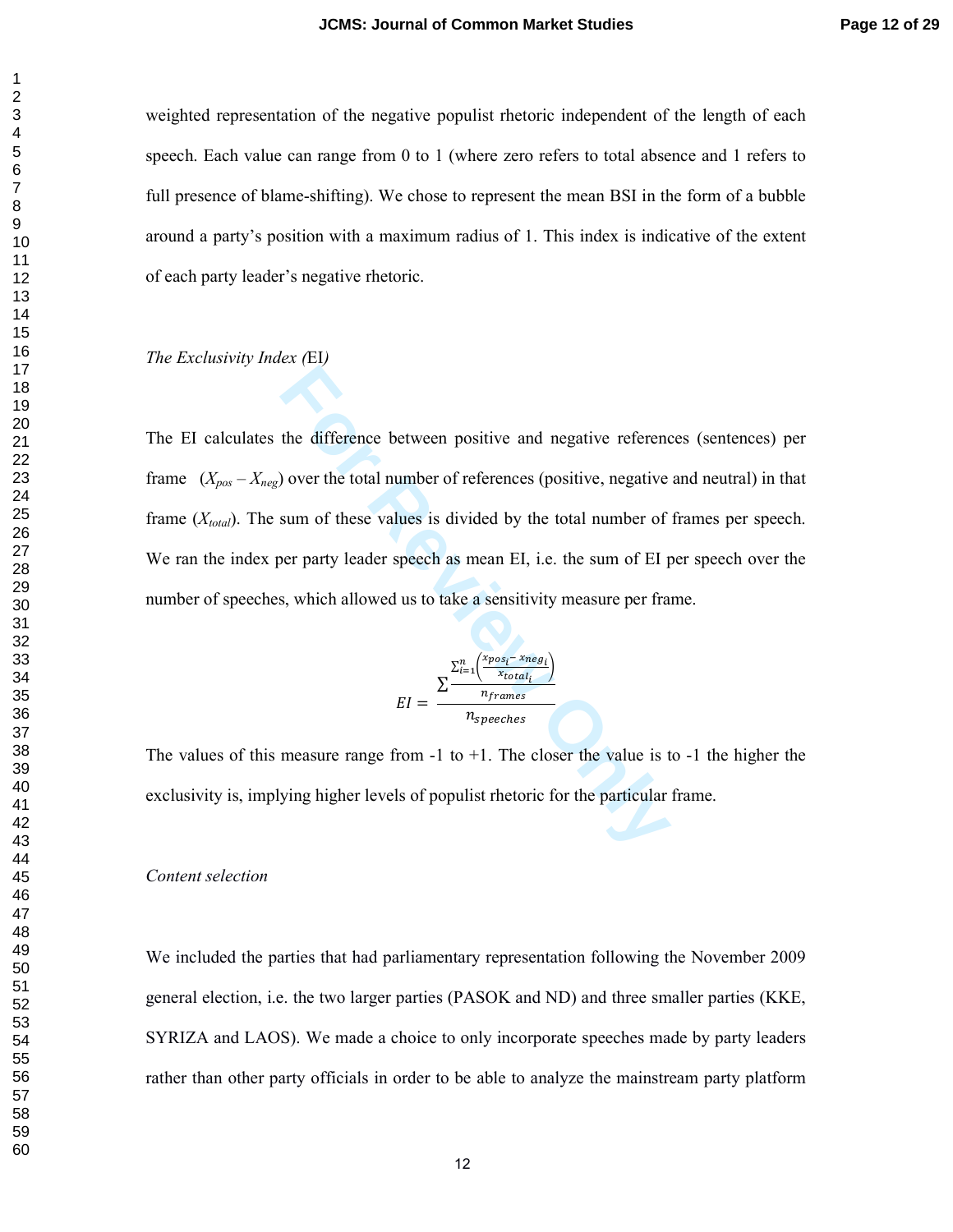$\mathbf{1}$  $\overline{2}$ 

L

on the issues discussed as expressed in its most formal way. Speeches by the leaders of the elected parties provide us with invaluable insight on the programmatic behaviour of the party and the leader and demonstrate the blame-shifting assumption we made above, as they are delivered at crucial moments (critical junctures in time) and in the most formal forum for public deliberation, i.e. the Parliament. We have used the formal, minuted versions of the speeches as archived by Parliament, in order to diminish the risk of statements being misrepresented in the media or taken out of context for short-term political purposes. Parliamentary debates structure the political debate and serve as reference points for all other party members and executives in Greece.

the structure the political debate and serve as reference<br>executives in Greece.<br>five critical legislative junctures with significant conset<br>implementation of reform during the early stages of th<br>hay be identified in chrono We have identified five critical legislative junctures with significant consequences in terms of policy-making and implementation of reform during the early stages of the Greek sovereign debt crisis. These may be identified in chronological order as follows:

- ♦ Discussion on the 2010 budget of the general government, December 2009
- ♦ Discussion on the Memorandum of Understanding between the Greek government, the European Commission, the European Central Bank and the International Monetary Fund, May 2010
- ♦ Discussion on the 2011 budget of the general government, December 2010
- ♦ Discussion on the Mid-Term Fiscal Strategy (also known as Updated Memorandum), October 2010
- Discussion on the 2012 budget of the general government, December 2011<sup>1</sup>

<sup>&</sup>lt;sup>1</sup> The draft budget was submitted by the Minister of Finance of the PASOK administration in October 2011 (Ministry of Finance 2011) before the cooperation government under Prime Minister Papademos was sworn into office in November 2011.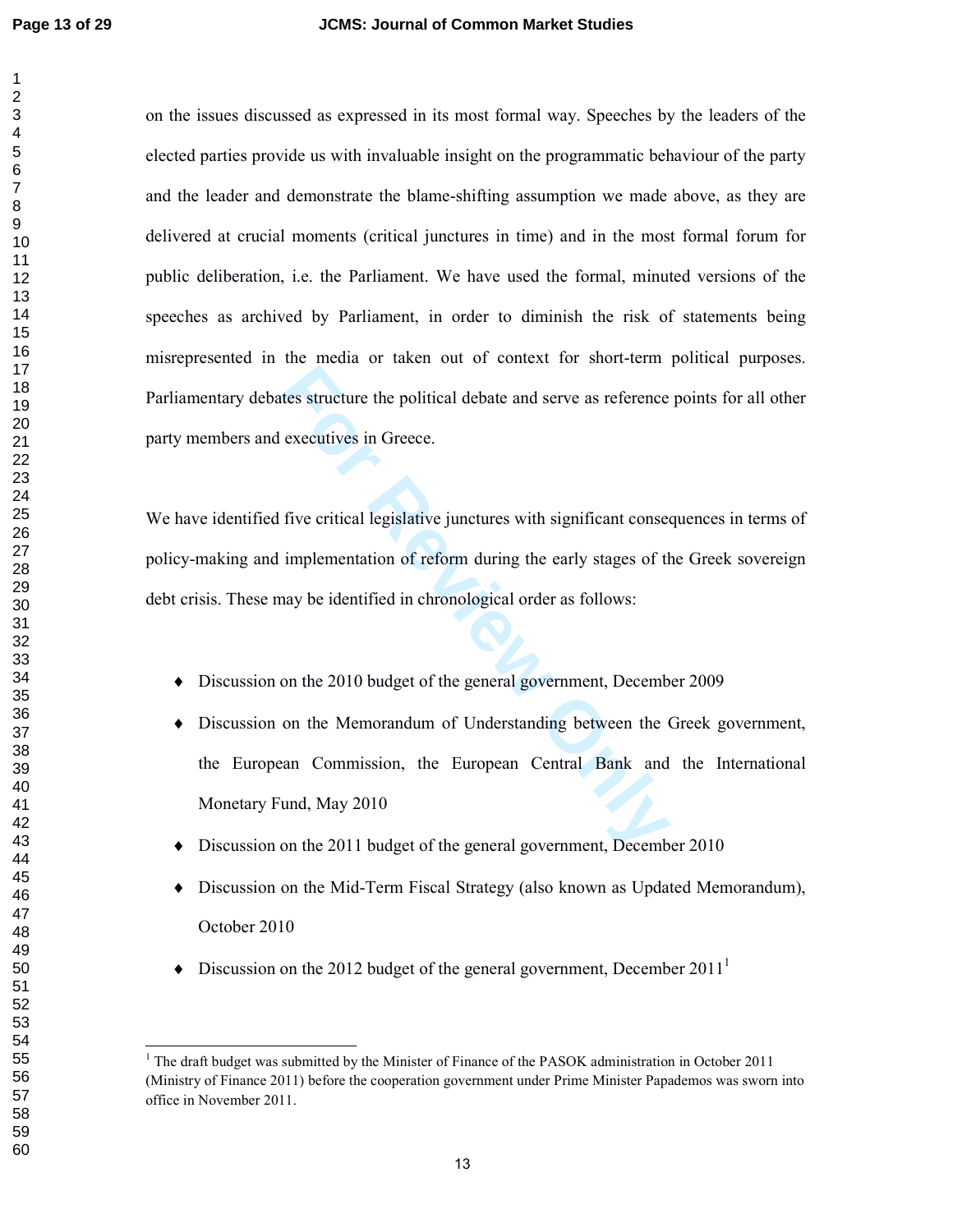#### **Findings and Discussion**

The 25 speeches were processed and codified according to the frames set out in the section above. Our findings confirm our hypotheses outlined in the theoretical section above, i.e. that during the period under examination Greek party leaders engaged in a populist rhetoric; this spanned across the Greek party system; it was expressed through a narrative of blameshifting and exclusivity; and it varied depending on whether the party belonged to the mainstream or fringe categories.

ree categories.<br> **For Review System**<br> **For Review System**<br> **For Populist frames (H1).** All five party leaders en<br>
shifting (H2 & H3), albeit to varying extents and in di<br>
s not surprising that the speeches of the leader of The BSI index suggests that parliamentary debates across the party system were characterised by a severe penetration of populist frames (H1). All five party leaders engaged in a practice of populist blame-shifting (H2 & H3), albeit to varying extents and in different forms (H4) (see Table 1). It is not surprising that the speeches of the leader of the governing party (PASOK) demonstrated the lowest mean score: being in government during the height of the sovereign debt crisis and while Greece was under the spotlight internationally does not allow much room for employing a blame-shifting strategy in the same degree as opposition parties. ND, the principal opposition party, exhibited a high mean score of blame-shifting (0.306). The leader of ND, Antonis Samaras, placed responsibility for the crisis to other internal and external actors despite the fact that his party was in power from 2004 to 2009—the period immediately prior to the outbreak of the crisis. Samaras adopted higher levels of populist blame-shifting rhetoric compared to two of the fringe parties. ND's mean BSI score is marginally higher than that of the communist KKE (0.304) and substantially higher than that of the radical right-wing LAOS (0.224). The radical left-wing SYRIZA displayed a particularly high score (0.539), 0.233 points higher than that of ND. Essentially, over 50 percent of SYRIZA's leader's sentences had a negative tone.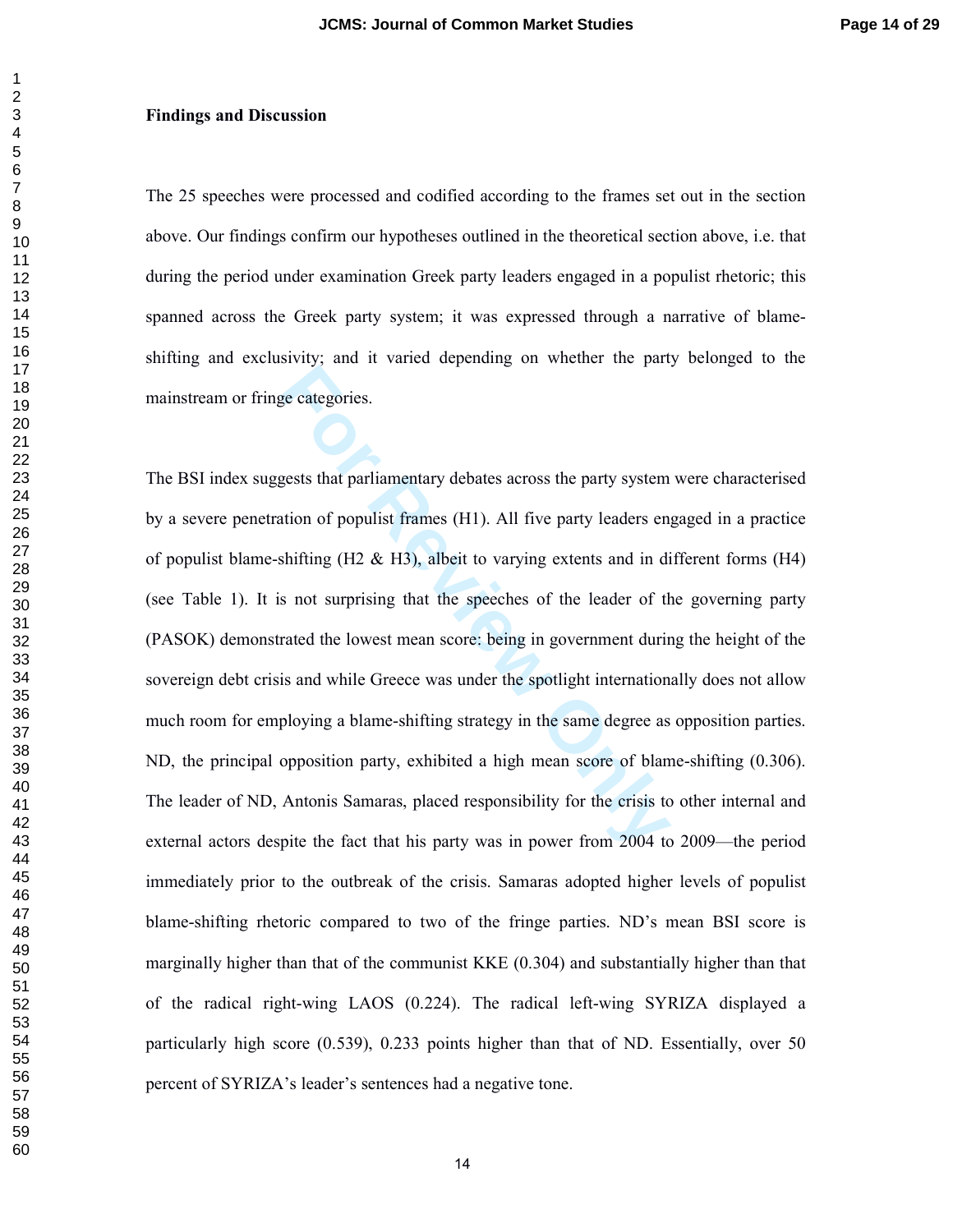**For Review Only** On aggregate the highest blame-shifting scores may be observed in the budget speeches, despite their technical character. It is interesting to note the patterns of populist blameshifting during the deliberation of the 2012 budget. This took place a few days following the formation of the cooperation government under the leadership of Lucas Papademos—the former governor of the Bank of Greece and Vice-President of the European Central Bank—as Prime Minister and the formal support of PASOK, ND and LAOS. In this parliamentary debate, ND and LAOS exhibit their lowest scores. This reflects the need to defend government policies as part of their new role in the party system as coalition partners. PASOK, on the other hand, displayed its highest BSI score during the 2012 budget debate. Being part of a coalition government, as opposed to holding power alone in a single-party government, changed the power dynamics entailing that PASOK would now have more room to divert blame to other responsible parties.

# [Table 1 about here]

The specific type of populist blame-shifting, however, differs across the five party leaders' speeches (H4). Different types of references to the 'people' were adopted, depending on position in the party system. We have distinguished between these different types of references by identifying two patterns of populist blame-shifting: (a) *mainstream*: this is a concentrated form of blame-shifting, directed against few actors; and (b) *fringe*; this is a more dispersed type of blame-shifting, directed against a broad range of actors. What distinguishes between the two patterns of current Greek populism is the extent to which blame-shifting is concentrated against few actors, or is more dispersed, and directed against a broader range of actors.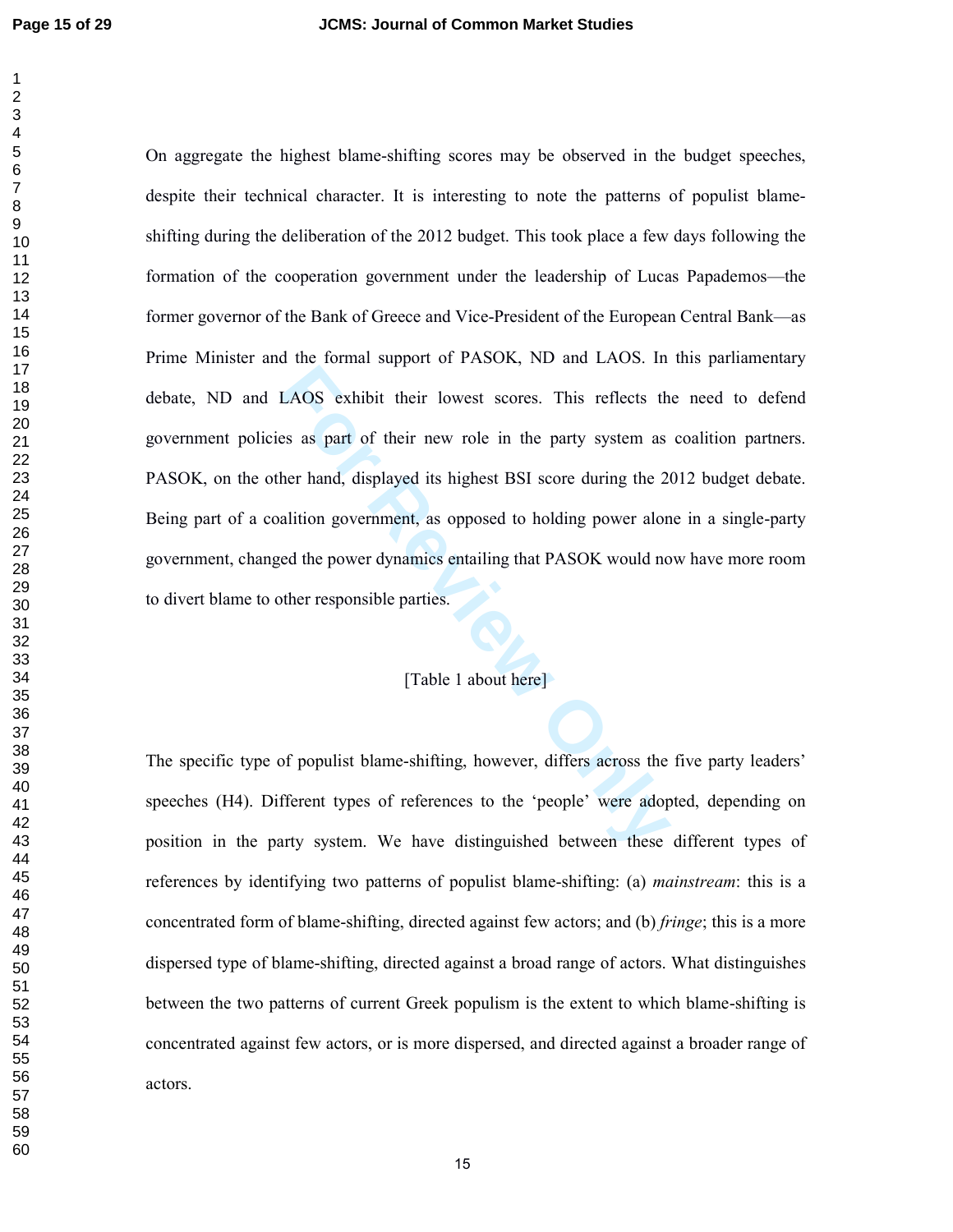For them to shift part of the blame onto the other main one constitute the obvious scapegoats. The most sig governing party during our time-frame of analysis, wa previous ND governments as well as to the non-constr positio Figure 1 displays the breakdown of party leaders' BSI scores per frame. The two mainstream parties, ND and PASOK, engaged in a blame-shifting rhetoric predominantly criticising each other for the current situation and the inability over the years to instigate successful reform. Interestingly, despite their Europhile positions (Halikiopoulou *et al.*, 2012; PASOK, 2012; ND, <sup>2</sup> these parties also blame external actors, including the EU and the IMF. Given the fact that these two parties have alternated in power since the restoration of democracy in 1974, it is rational for them to shift part of the blame onto the other main opposition party and external actors who constitute the obvious scapegoats. The most significant frame for PASOK, being the governing party during our time-frame of analysis, was a reference to the mistakes made by previous ND governments as well as to the non-constructive spirit of ND as leader of the opposition. On the other hand, as expected, ND overwhelmingly blamed the inability of PASOK to govern at this particular moment in time, accusing it for the 'evils' of the past that led the country to the current situation. Besides blaming each other, both parties placed part of the blame on external elites including the EU, the IMF and specific European countries such as Germany and France despite their traditional Europhile positions (Verney, 2011). This was done in an attempt to emphasise the international dimension of the crisis; therefore absolving their own responsibility, given that both have alternated in power since 1974 and as parties formerly in government might have been held responsible by the electorate. Part of the blame was also placed on specific interest groups, including banks, industries and investors, but focus on these groups was minimal.

<sup>&</sup>lt;sup>2</sup> According to the party positions of PASOK it supports the institutionally equal position of Greece within the EU and the Eurozone and the participation of the country in the institutional changes at the EU level. On a similar note, ND is in favor of further European integration and an equal partnership within EU structures.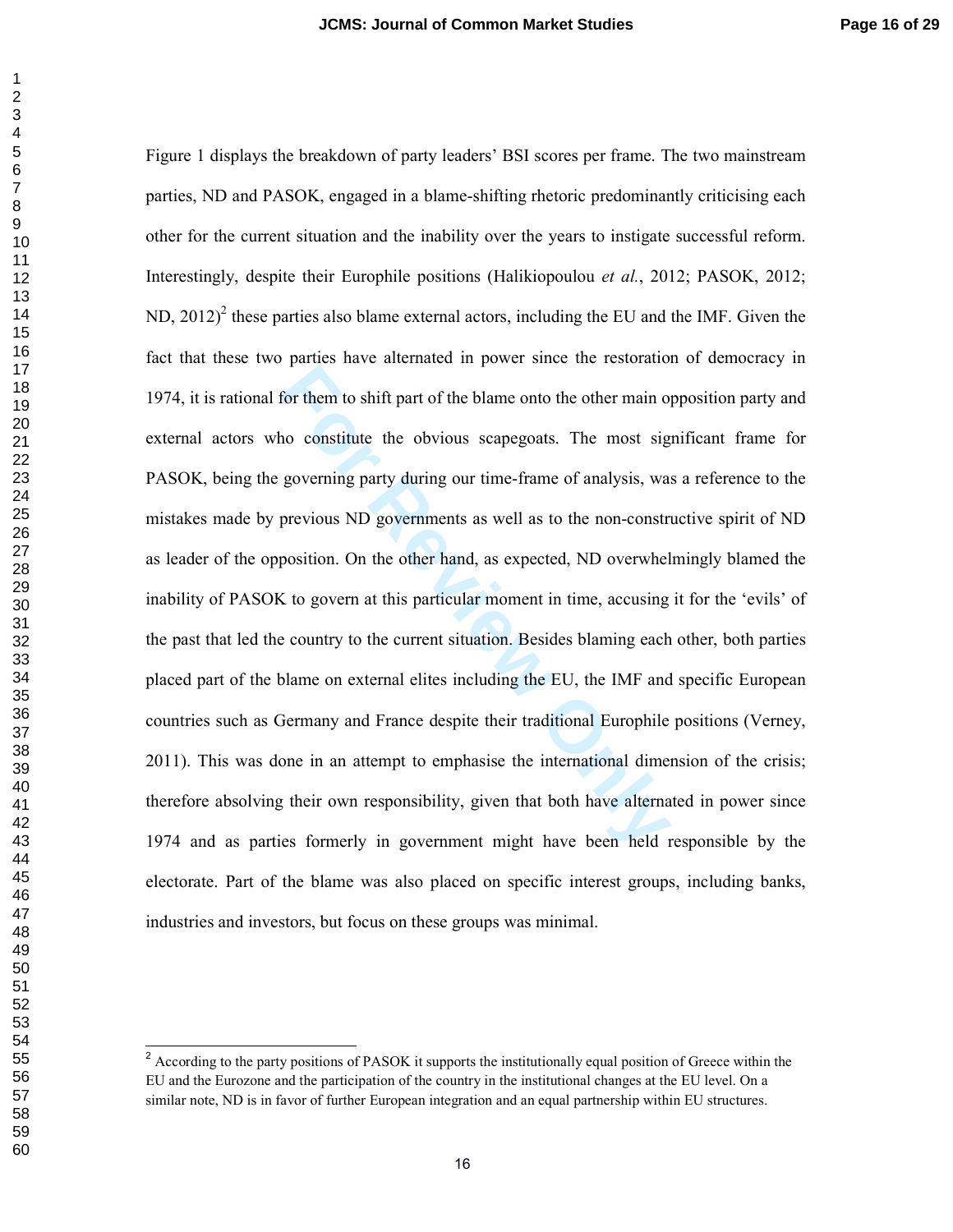For Since the restoration of democracy in 1974, and wert<br>stem itself. Interestingly, ND has not been singled out b<br>onjunction with PASOK. External elites and special in<br>there were also some references to the party system a On the other hand, the three fringe parties KKE, SYRIZA and LAOS exhibited a greater spread in terms of the direction of the blame. They oscillated between blaming external actors for the Greek crisis and accusing the mainstream parties of collaborating with them. External actors tend to be portrayed as exploitative, imperialist and expansionist; and the mainstream establishment parties are described as traitors, responsible for having 'sold out' Greece to outsiders. KKE placed the majority of the blame on PASOK as the government party; then it blamed the government and opposition parties combined precisely because the two parties dominated the system since the restoration of democracy in 1974, and were thus portrayed as representing the system itself. Interestingly, ND has not been singled out but has been blamed predominantly in conjunction with PASOK. External elites and special interest groups were targeted equally. There were also some references to the party system as a whole. KKE's rhetoric placed an emphasis on collaboration, either blaming the two main parties of collaborating with external elites or the two main parties collaborating with special economic groups.

SYRIZA blamed PASOK overwhelmingly and significantly more than the other fringe parties. Its BSI score on this frame is very close to that of ND. This is unsurprising as SYRIZA's electoral base could consist of disenfranchised PASOK voters. After all SYRIZA is a coalition party, formed in 2004 through the merger of Synaspismos and eleven left-wing factions, some of which have or have had links to PASOK while others have or had had links to the Communist Party. Similarly to KKE, SYRIZA did not target ND specifically, but instead focused on PASOK and ND combined, blaming the political system which had been dominated by these two parties for over three decades. High levels of blame were also placed on specific interest groups, which was to be expected as this is in line with the party's radical left ideology. What was not to be expected is the comparatively low level of blame attached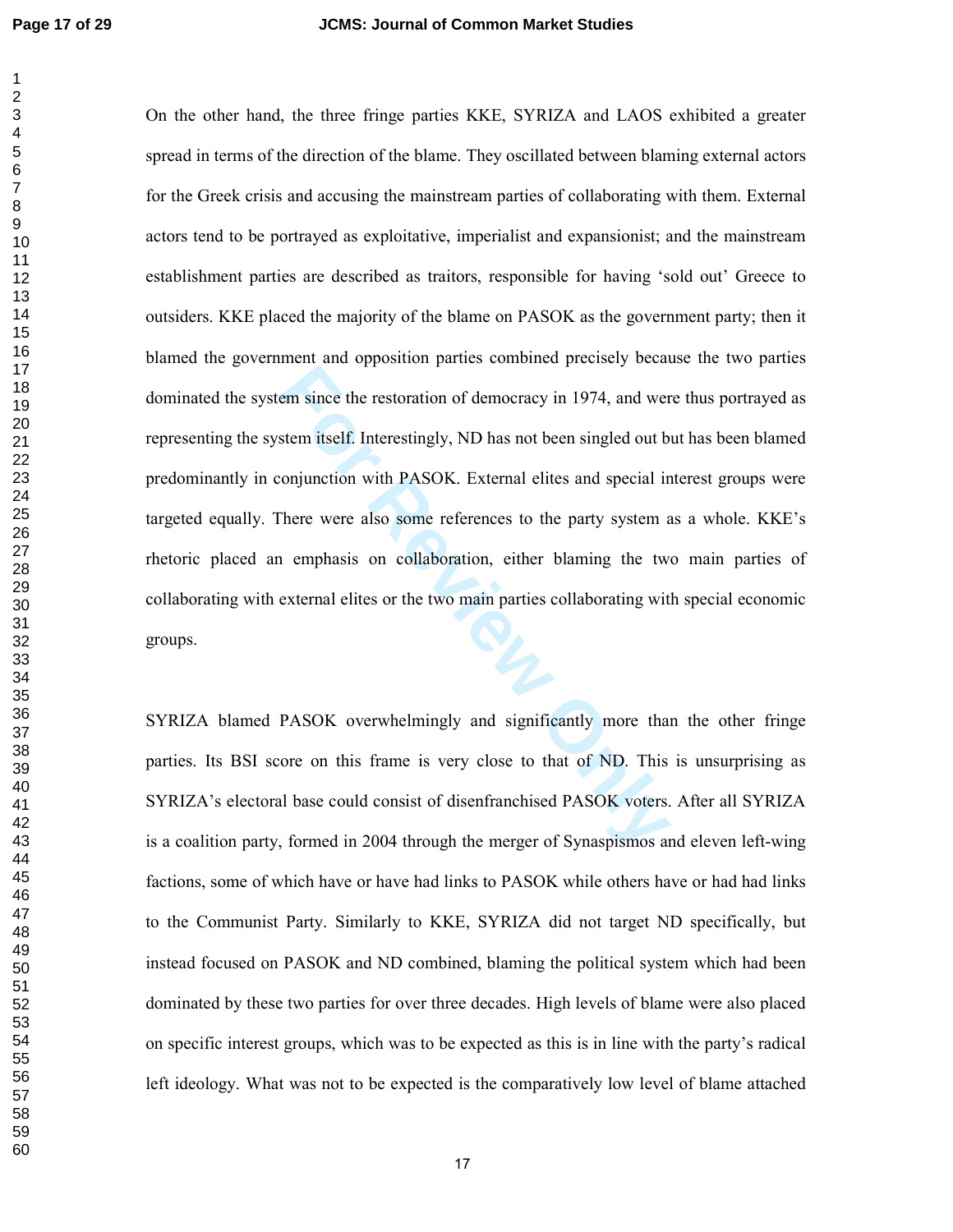to external elites. SYRIZA tends to target elites as the main recipients of blame in its wider discourse. However, in the speeches under examination the party preferred to place its emphasis on PASOK and ND and on the collaboration between these two parties and external elites and/or specific interest groups. SYRIZA's arising opportunities to gain power in a fragmenting political system entailed that it would primarily target its domestic competitors, which may be one potential explanation for this.

to the other fringe parties, LAOS exhibits the lowest l<br>nnstrates the party's willingness to appear as a pote<br>d of mainstream parties. Its principal target was PAS<br>wer than what we observed in KKE's and SYRIZA's<br>S was the Overall, compared to the other fringe parties, LAOS exhibits the lowest BSI scores. This to some extent demonstrates the party's willingness to appear as a potential partner of a coalition composed of mainstream parties. Its principal target was PASOK, but levels of blame here are lower than what we observed in KKE's and SYRIZA's leaders' speeches. Interestingly, LAOS was the only party to explicitly target ND. This is unsurprising given the dynamics of party competition. LAOS is a ND faction party that could capitalise on disaffected ND and other disenfranchised right-wing voters.

# [Figure 1 about here]

Another interesting overall finding is the level of exclusivity that we may observe. We measured this through the Exclusivity Index (Jagers and Walgrave, 2007), which may take values from  $-1$  to  $+1$ . Positive values imply low exclusivity; in other words, positive discourse when it comes to accepting responsibility, celebrating diversity of opinion and constructive policy-making. Negative values denote negative discourse and high exclusivity. In other words, negative values imply a high demarcation of 'us' and the 'others'—be it in political, social or economic terms. The significant finding in the case of the Greek political system is that all parties scored negative values. This is consistent with Pappas' (2013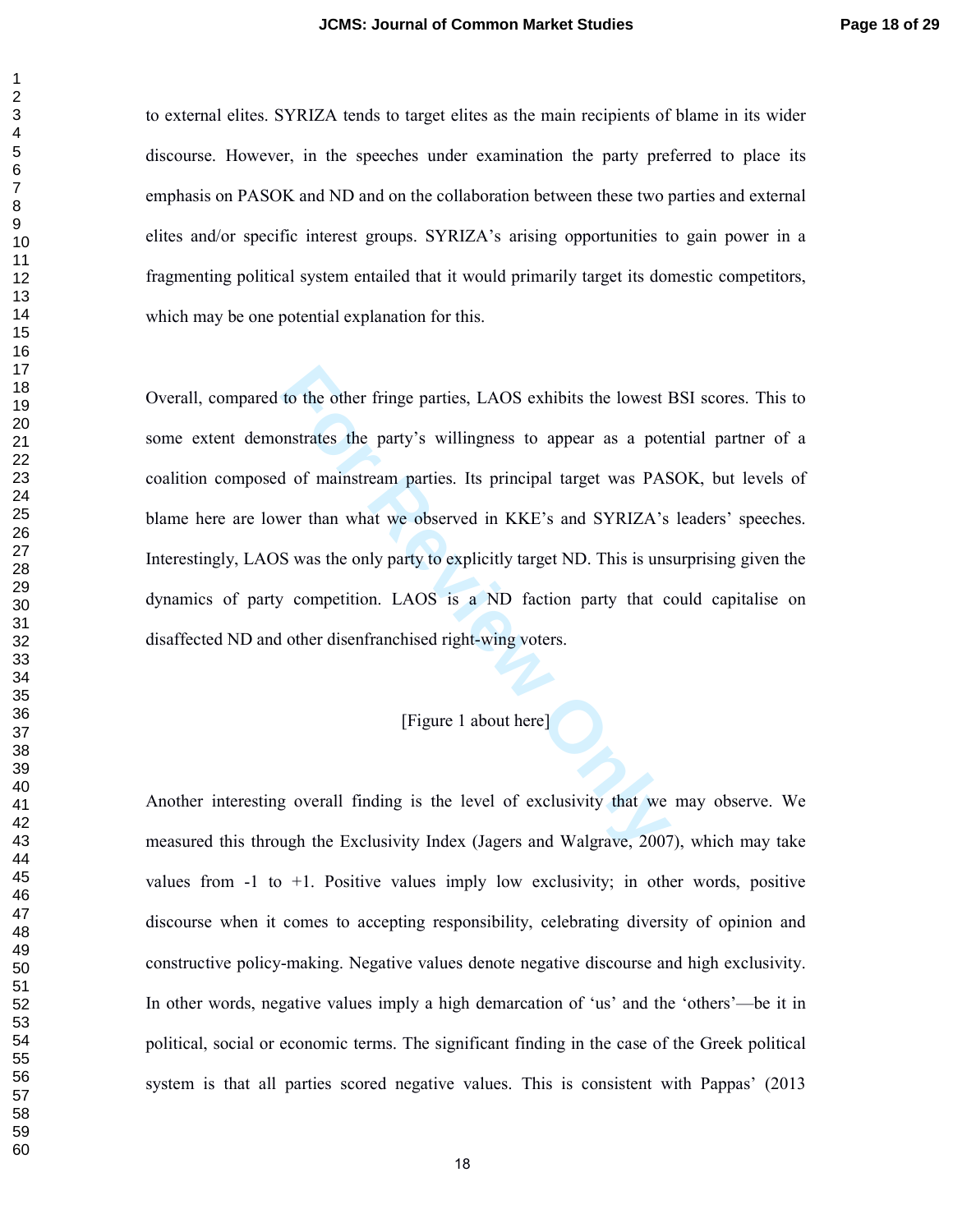both having a negative sign (PASOK: -0.234 and ND: -1<br>
may be found in the parties of the political fringe. SY<br>
score (-0.687), and LAOS the lowest of the three (-<br>
ppproached a perfect -1 score (-0.941) in the 2011 budg<br> forthcoming, p. 16) understanding of populism as a form of 'democratic illiberalism', in which polarisation becomes 'a cheap strategy for power maintenance'. Table 2 presents the EI results for each party per critical legislative juncture identified above. The findings of the EI confirm our hypothesis regarding the division between mainstream and fringe populism. The mean EI scores suggest that ND and PASOK, the two main parties that have been traditionally competing for power as single-party governments, maintained the comparatively lowest levels of exclusivity amongst all parties. Their specific values of their mean EI score were very similar, both having a negative sign (PASOK: -0.234 and ND: -0.219). The highest exclusivity levels may be found in the parties of the political fringe. SYRIZA exhibits the highest mean EI score (-0.687), and LAOS the lowest of the three (-0.428). SYRIZA's exclusivity nearly approached a perfect -1 score (-0.941) in the 2011 budget speech. This can be explained as SYRIZA was the most significant mobilizing party for the mass protests in Athens during 2010 and was already gaining electoral momentum in public opinion polls.

# [Table 2 about here]

In figure 2 below we combine the mean BSI and EI scores according to party ideological positions. Blame-shifting is visualised in terms of the size of the bubbles: the bigger the bubble, the greater the extent of blame-shifting in party leader speeches. Position on the vertical axis represents each party leader's mean EI scores. We placed the five parties on the horizontal left-right axis based on an expert survey on Greek political parties that took place in 2011 (Gemenis and Nezi, 2012). Overall, the findings from the mean BSI and EI scores show that both mainstream and fringe party leaders engaged in an iterative blame-shifting game, revealing their common willingness to divert political accountability. They shifted the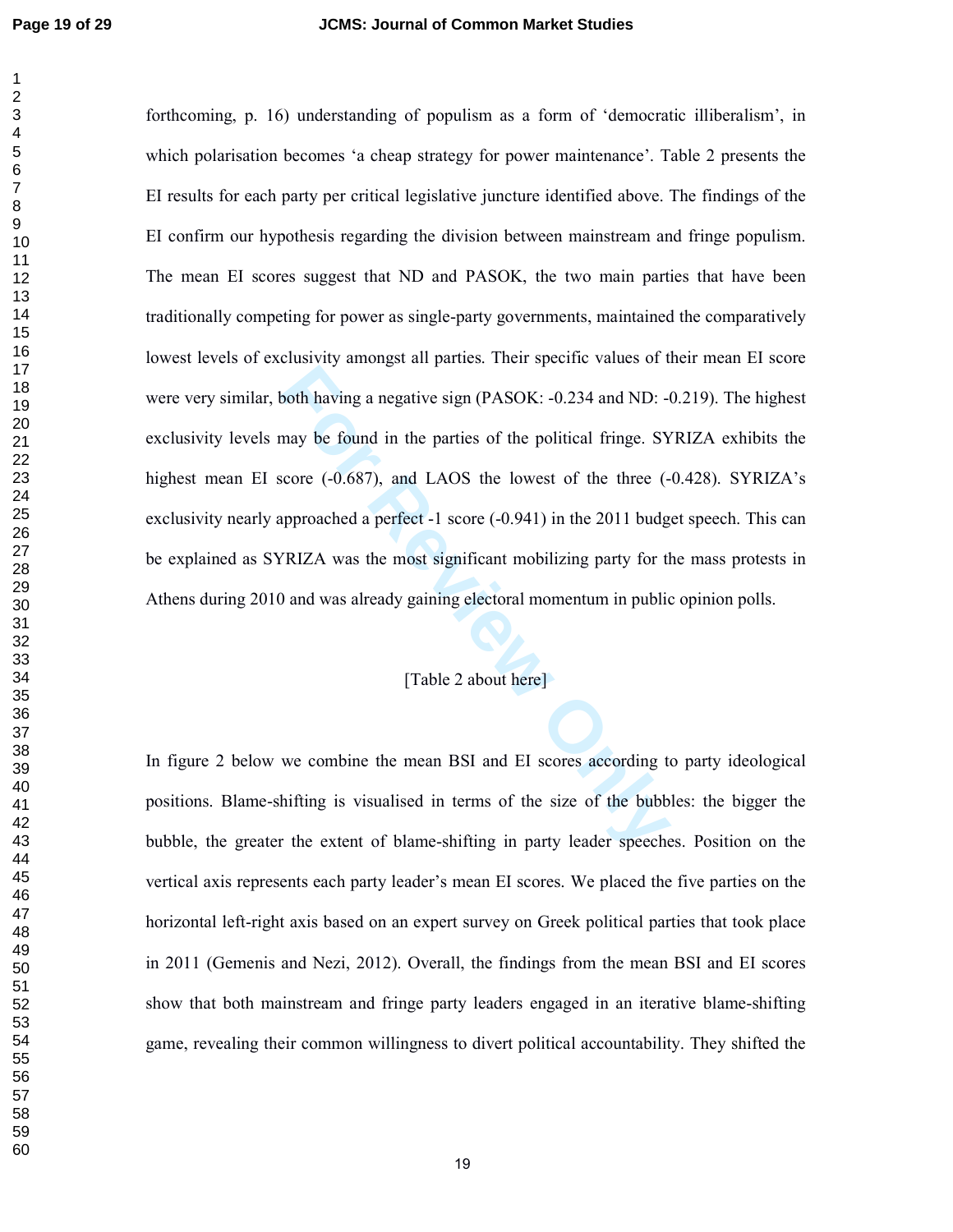focus from a specific debate over *what type* of reform was needed in order to successfully manage the crisis to *who was to blame* for the crisis.

[Figure 2 about here]

#### **Concluding remarks**

Ilism? Theories of populism may only provide a partial<br>
Formal A. After all, any account of the origins of the Gree<br> **Exercit considering the significance of the international envirting**<br>
Formal Expedition and the endemic Why focus on populism? Theories of populism may only provide a partial explanation for the roots of the crisis. After all, any account of the origins of the Greek crisis is at best incomplete without considering the significance of the international environment, and more specifically the crisis of global capitalism and the endemic weaknesses of the European integration project. What the theory of democratic populism may contextualise, however, is the domestic environment on which the international crisis impacted upon. It explains the paradoxical development of Greece's democratic institutions in the post-dictatorship era through the maintenance of a system of clientelism, i.e. the development of a 'société bloquée' (Featherstone, 2011) in which interest mediation is characterised by rent-seeking behaviour. Along these lines, we may understand the Greek system as an illiberal democracy in which society is divided along a single 'populist' cleavage. This type of democratic system is defined by political polarisation and adversarial politics expressed through a confrontational rhetoric premised on populist blame-shifting. This renders the system weak and unable to withstand external shocks.

The key to understanding why this is so cannot be in the origins of the crisis per se, but in the way it was handled by domestic political actors. The crisis presented Greek party leaders with a catch-22 situation. On the one hand, these actors were subjected to substantial international

 $\mathbf{1}$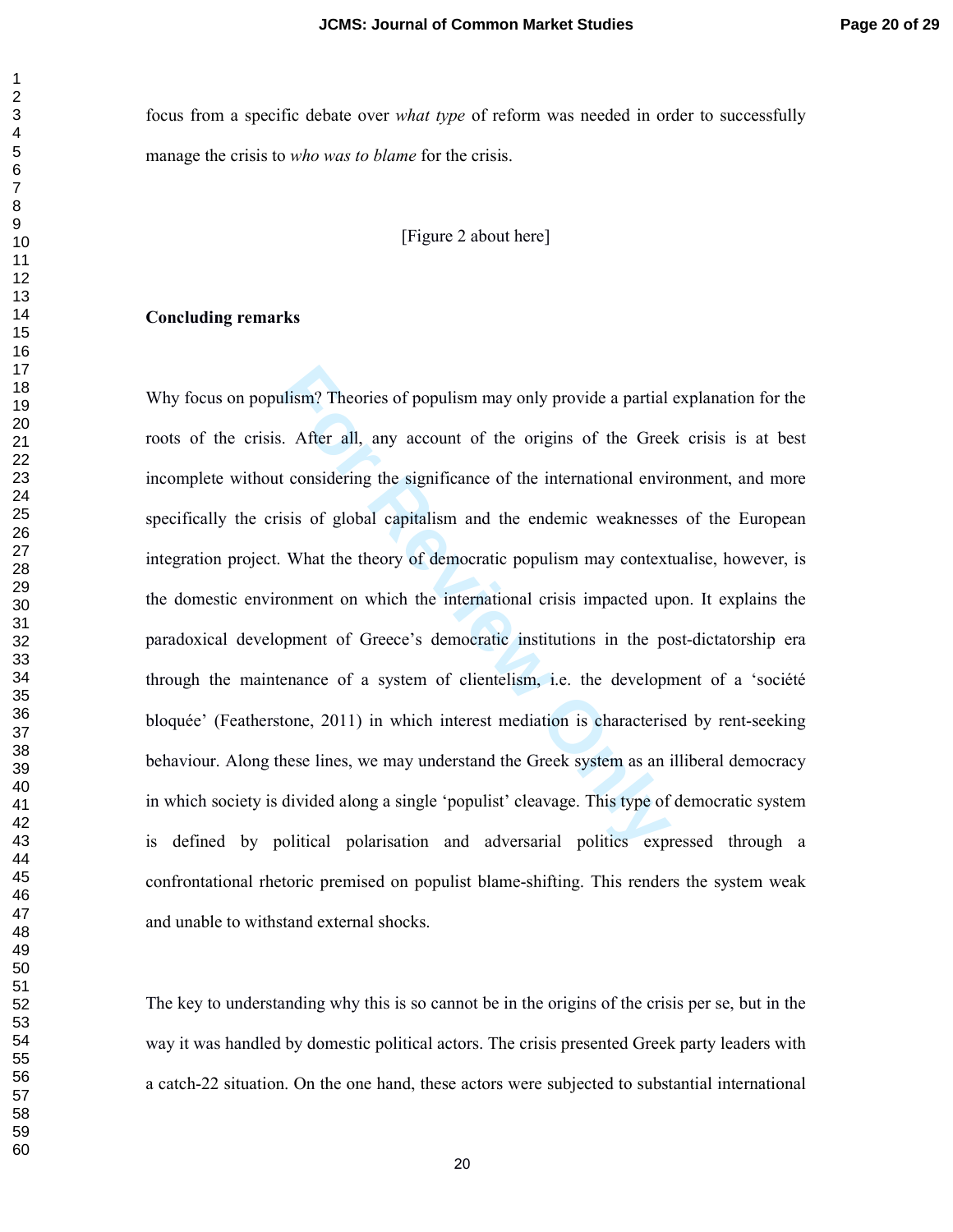pressures for implementing reform; but on the other, structural reform would inevitably lead them to compromise their position within the political system. Essentially, the need to provide successful solutions to what is primarily an economic problem with international dimensions presented Greek actors with a political dilemma: how to implement fast and effective structural change while not compromising their own position in the status quo? The answer: by diverting political accountability through a populist rhetoric of blame-shifting. Given the development of a populist democracy in the *metapolitefsi* era, this is unsurprising and the most likely option available to Greek political actors.

option available to Greek political actors.<br>attic empirical analysis, this article tested the main pren<br>and has offered its own insights building on this theory.<br>bold contribution to the understanding of the dynamic<br>throug Through its systematic empirical analysis, this article tested the main premise of the populist democracy theory and has offered its own insights building on this theory. In doing so, it has provided a three-fold contribution to the understanding of the dynamics surrounding the Greek crisis. First, through theory-testing it has empirically substantiated the presence of populism in the Greek political scene. Second, it has nuanced Greek populism conceptualising it through the notions of blame-shifting and exclusivity. This has enabled us to put forward a novel way of operationalising and measuring populism. Third, it has built on existing literature that focuses on populist democracy theory by identifying a typology of Greek populism. This includes the mainstream and fringe variants. *Mainstream* blameshifting, employed by the two major parties, is a more concentrated form of populism: blame is directed against fewer actors, concentrating upon the major contenders in the system (i.e. each other as the two main parties competing for government) and external elites. *Fringe* blame-shifting, employed by the smaller parties, is a less concentrated form of populism entailing that blame is spread out, and directed against a wider range of actors including the party of government, the party of opposition, external elites, specific interest groups and the collaboration between them.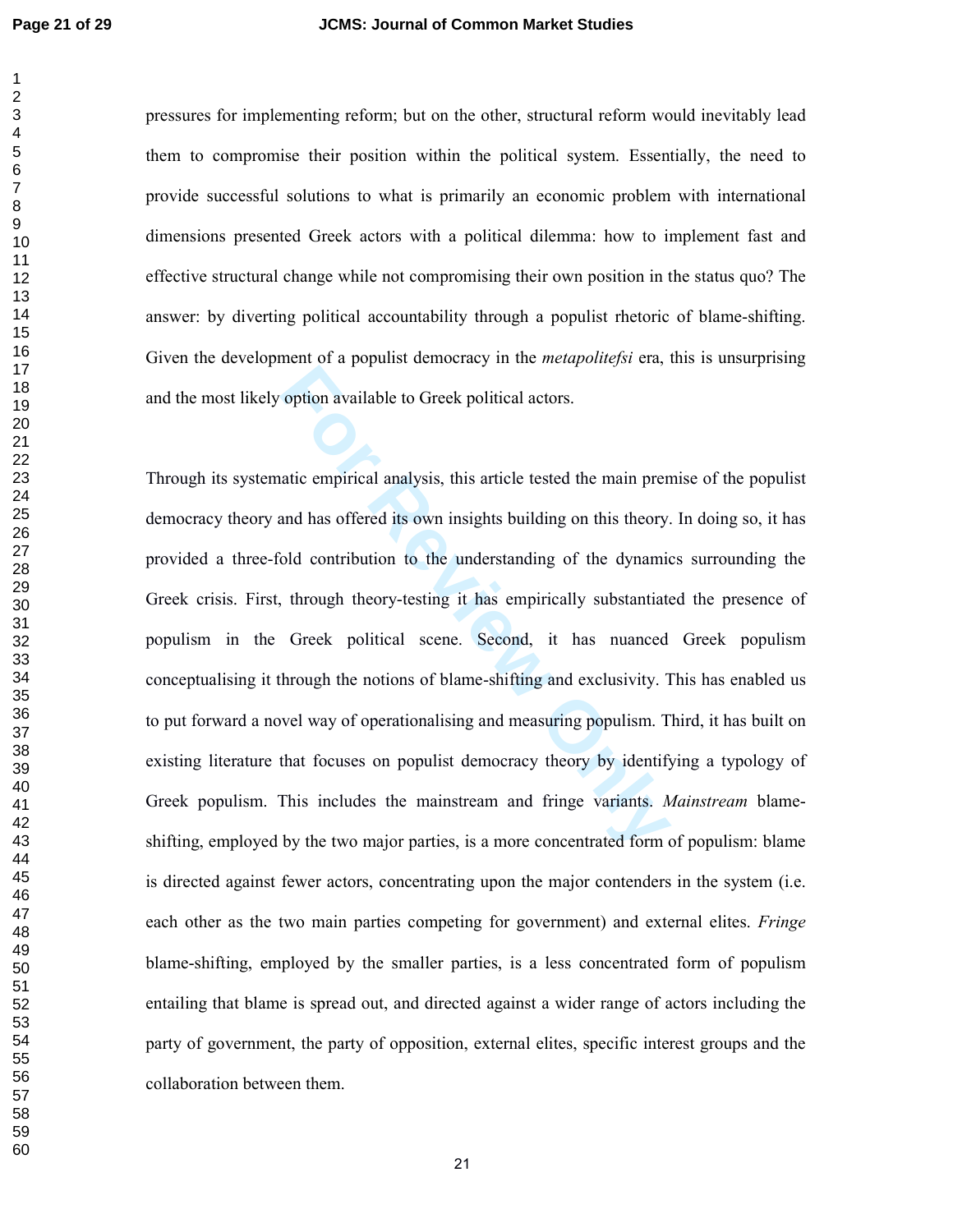implosion of PASOK and the emergence of new poli<br>majoritarian rule in Greek politics, the current Greel<br>three parties. Vis-à-vis the theory we have tested and<br>levelopments open up avenues for future research: a t<br>m is char Whatever the origins of the crisis may be, this article has empirically shown that populism defines Greek politics to a great extent, and this is manifested across the party system. Our empirical testing has shown that the theory of democratic populism is indeed applicable to the Greek case. Is populism, however, irreversible? Our analysis does not extend beyond 2011, which marked a substantive change in the dynamics of the Greek party system. The May and June 2012 elections were characterised by high electoral volatility, the fragmentation of the party system, the implosion of PASOK and the emergence of new political forces. As an exception to the majoritarian rule in Greek politics, the current Greek government is a coalition between three parties. Vis-à-vis the theory we have tested and elaborated upon in this article, these developments open up avenues for future research: a test on whether the current party system is characterised by populism and, if so, what type of populist narratives are adopted by the new actors and why. If we are right, however, and populism is indeed an embedded ideological feature of Greek politics, then it is likely to continue to provide a favourable political opportunity structure to all parties as the master narrative of Greek party competition.

### **Bibliography**

Canovan, M. (1981) *Populism* (New York: Harcourt Brace Jovanovich).

- Diamandouros, N. (1994). 'Cultural Dualism and Political Change in Post-authoritarian Greece', Working paper 50, Madrid: Instituto Juan March de Estudios e Investigaciones.
- Exadaktylos, T. and Zahariadis, N. (2012) 'Policy Implementation and Political Trust: Greece in the age of austerity'. *GreeSE Paper, Hellenic Observatory Papers on Greece and Southeast Europe*, 65, December 2012.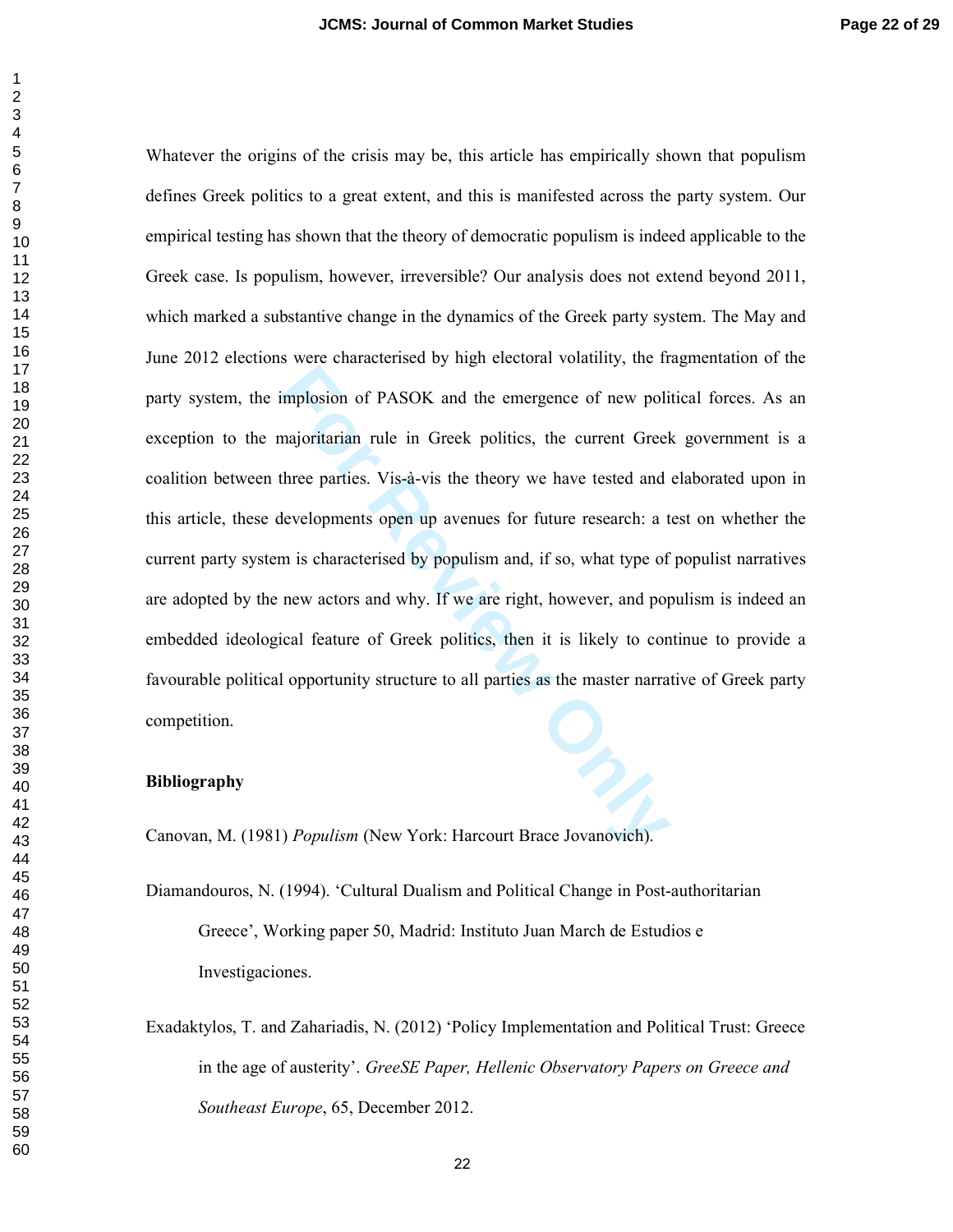- Featherstone, K. (1990) 'The 'party-state' in Greece and the fall of Papandreou'. *West European Politics*, Vol. 13, No. 1, pp. 101-115.
- Feathestone, K. (2011) 'The Greek sovereign debt crisis and EMU: A failing sate in a skewed regime'. *Journal of Common Market Studies,* Vol. 49, No. 2, pp. 193-217.

Gemenis, K. and Nezi, R. (2012) *The 2011 political parties expert survey in Greece*. University of Twente online papers,

http://doc.utwente.nl/79515/1/Expert\_survey\_report\_DANS.pdf

- Halikiopoulou, D., Nanou, K. and Vasilopoulou, S. (2012) 'The paradox of nationalism: the common denominator of radical right and radical left Euroscepticism', *European Journal of Political Research*, Vol. 51, No. 4, pp. 504-539.
- twente.nl/79515/1/Expert\_survey\_report\_DANS.pdf<br>
Nanou, K. and Vasilopoulou, S. (2012) 'The paradox or<br>
nominator of radical right and radical left Euroscepticis<br>
Political Research, Vol. 51, No. 4, pp. 504-539.<br>
W., Dixon Hood, C., Jennings, W., Dixon, R., Hogwood, B. and Beeston, C. (2009) 'Testing times: Exploring staged responses and the impact of blame management strategies in two examination fiasco cases'. *European Journal of Political Research*, Vol. 48, No. 6, pp. 695-722.
- Jagers, J. and Walgrave, S. (2007) 'Populism as political communication style: An empirical study of political parties' discourse in Belgium'. *European Journal of Political Research*, Vol. 46, No. 3, pp. 319-345.
- Kouvelakis, S. (2011) 'The Greek Cauldron'. *New Left Review,* Vol. 72, November-December, pp. 17-32.
- Laclau, E. (1977) 'Towards a Theory of Populism'. In Laclau, E. (ed.) *Politics and Ideology in Marxist Theory* (London: New Left Books).
- Lapavitsas, C. (2009) 'The Roots of the Global Financial Crisis'. *Development Viewpoint*, No. 28, April.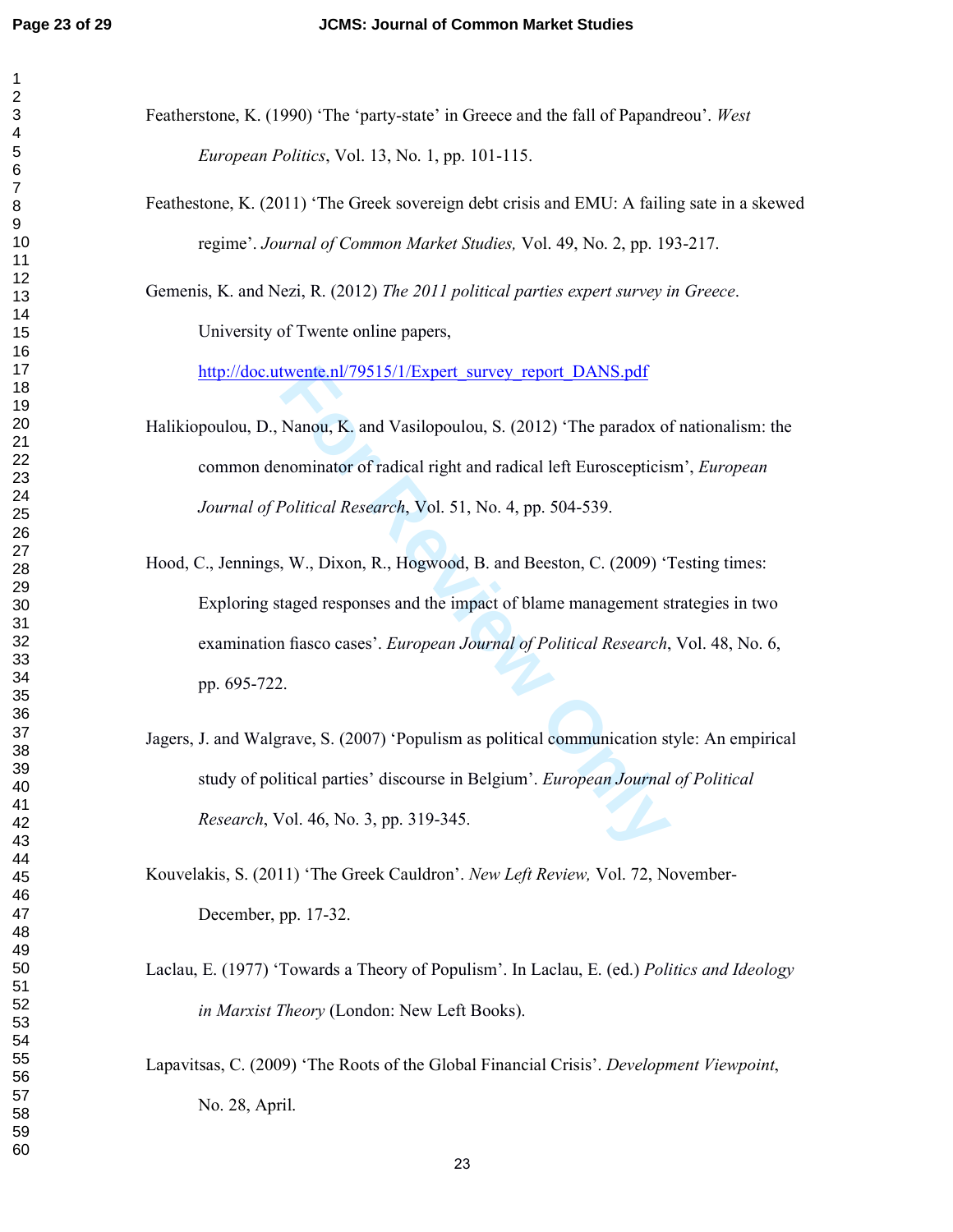Lyrintzis, C. (1987) 'The Power of Populism: The case of Greece'. *European Journal of Political Research*, Vol. 15, No. 6, pp. 667-686.

Ministry of Finance (2011) *Draft of the State Budget 2012*, Athens 3 October 2011, available

at: http://www.minfin.gr/content-

api/f/binaryChannel/minfin/datastore/03/59/99/03599935df46e7658a790bf311646f94 24ec43a2/application/pdf/PROSXEDIO\_2012.pdf accessed on 16 January 2013.

Mitsopoulos, M. and Pelagidis, T. (2011) *Understanding the crisis in Greece: From boom to bust* (Basingstoke: Palgrave Macmillan).

Mouzelis, N. (1978) *Modern Greece: Facets of Underdevelopment* (London: Macmillan).

- read Pelagidis, T. (2011) Understanding the crisis in Greenubles extoke: Palgrave Macmillan).<br>
For Palgrave Macmillan and Dustries of Underdevelopment (London<br>
agoulatos, G. (2002) 'Civil Society and Citizenship in Peresti Mouzelis, N. and Pagoulatos, G. (2002) 'Civil Society and Citizenship in Post-war Greece'. *Athens University of Economics and Business online papers*, September 2002, available at: http://www.aueb.gr/users/pagoulatos/mouzelis%20civil%20society.pdf
- ND (2012) *Our positions*, Secretary of International Relations and European Affairs, available at http://www.nd.gr/web/secretary-international-relations/protaseis accessed on 17 January 2013.

Pappas, T. (2013) 'Why Greece failed'. *Journal of Democracy*, Vol. 24, No. 2, pp. 31-45.

- Pappas (2013 forthcoming) 'Populist democracies: Post-authoritarian Greece and Post-Communist Hungary'. *Government and Opposition*.
- PASOK (2012) *Our theses*, available at http://www.pasok.gr/portal/theseis\_index.jsf accessed on 17 January 2013.

Stavrakakis, Y. (2002) *Lacan & Science* (London: Karnac Books).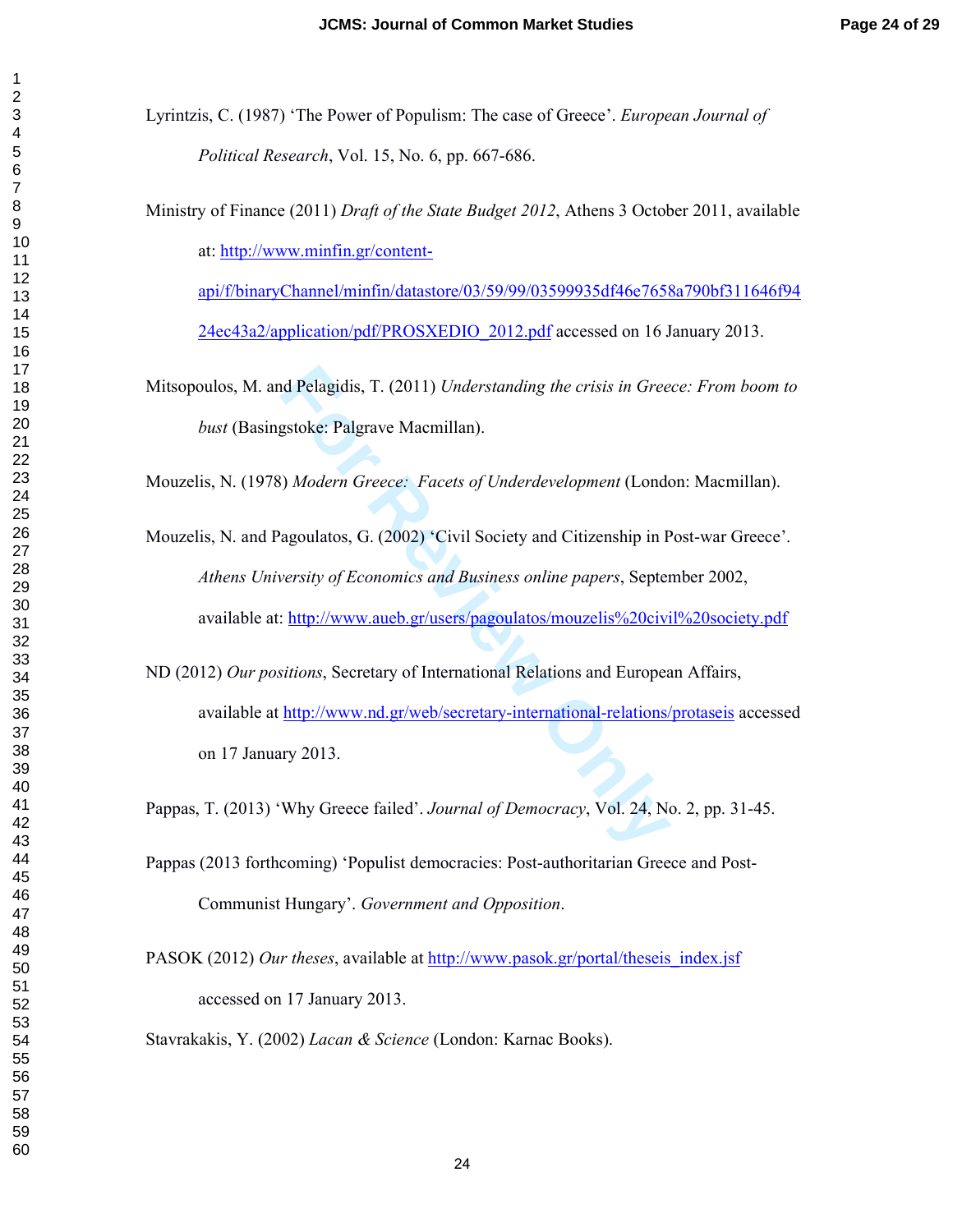$\mathbf{1}$  $\overline{2}$  $\overline{\mathbf{4}}$  $\overline{5}$  $\,6$  $\boldsymbol{7}$  $\bf 8$  $\boldsymbol{9}$ 

| $\overline{\mathbf{c}}$<br>3 | Stevis, M. and Talley, I. (2013) 'IMF Concedes It Made Mistakes on Greece'. The Wall          |
|------------------------------|-----------------------------------------------------------------------------------------------|
| 4<br>5<br>6                  | Street Journal, available at                                                                  |
| $\overline{7}$<br>8          | http://online.wsj.com/article/SB10001424127887324299104578527202781667088.ht                  |
| 9<br>10                      | ml accessed on 5 June 2013.                                                                   |
| 11<br>12<br>13<br>14         | Taggart, P. (2000) Populism (Buckingham: Open University Press).                              |
| 15<br>16                     | Vasilopoulou, S. and Halikiopoulou, D. (forthcoming 2013) 'In the Shadow of Grexit: The       |
| 17<br>18<br>19               | Greek Election of 17 June 2012'. South European Society and Politics,                         |
| 20<br>21                     | DOI:10.1080/13608746.2013.779784.                                                             |
| 22<br>23<br>24               | Verney, S. (2011) 'An Exceptional Case? Party and Popular Euroscepticism in Greece, 1959–     |
| 25<br>26                     | 2009'. South European Society and Politics, Vol. 16, No. 1, pp. 51-79.                        |
| 27<br>28<br>29               | Weaver, K. (1986) 'The Politics of blame avoidance'. Journal of Public Policy, Vol. 6, No. 4, |
| 30<br>31                     | pp. 371-398.                                                                                  |
| 32<br>33<br>34               | Zahariadis, N. (2013) 'National Fiscal Profligacy and European Institutional Adolescence:     |
| 35<br>36                     | The Greek Trigger to Europe's Sovereign Debt Crisis'. Government and Opposition,              |
| 37<br>38<br>39               | Vol. 48, No. 1, pp. 33-54.                                                                    |
| 40<br>41<br>42               |                                                                                               |
| 43<br>44                     |                                                                                               |
| 45<br>46<br>47               |                                                                                               |
| 48<br>49                     |                                                                                               |
| 50<br>51                     |                                                                                               |
| 52<br>53<br>54               |                                                                                               |
| 55<br>56                     |                                                                                               |
| 57<br>58                     |                                                                                               |
| 59<br>60                     | 25                                                                                            |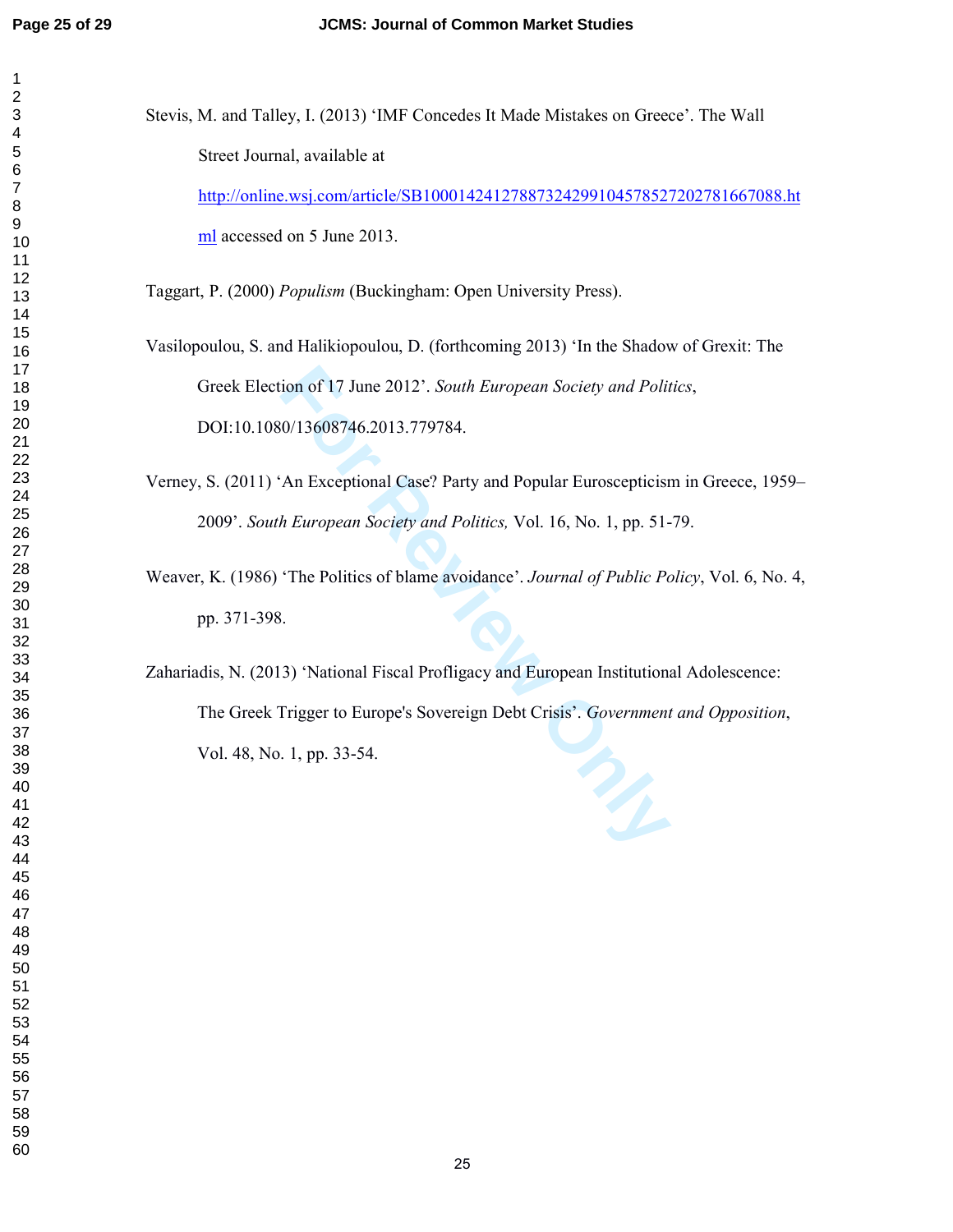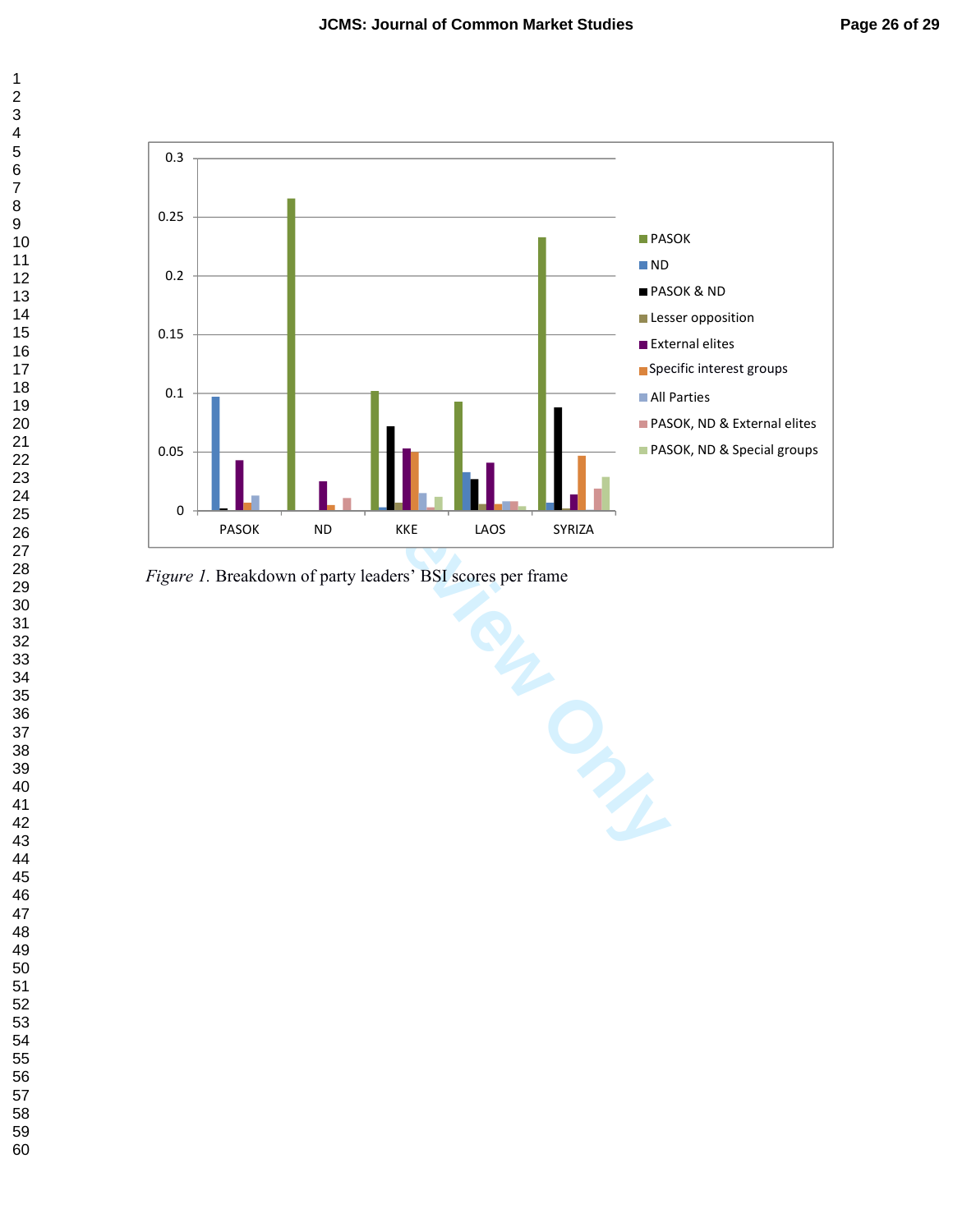$\mathbf 1$ 



N.B. The BSI is visualized in bubble form for each party, where the radius is the party's mean BSI score according to Table 1 ( $r = BSI$ ).

*Figure 2.* The parties' mean BSI and EI scores placed on the left-right dimension (2009-2011)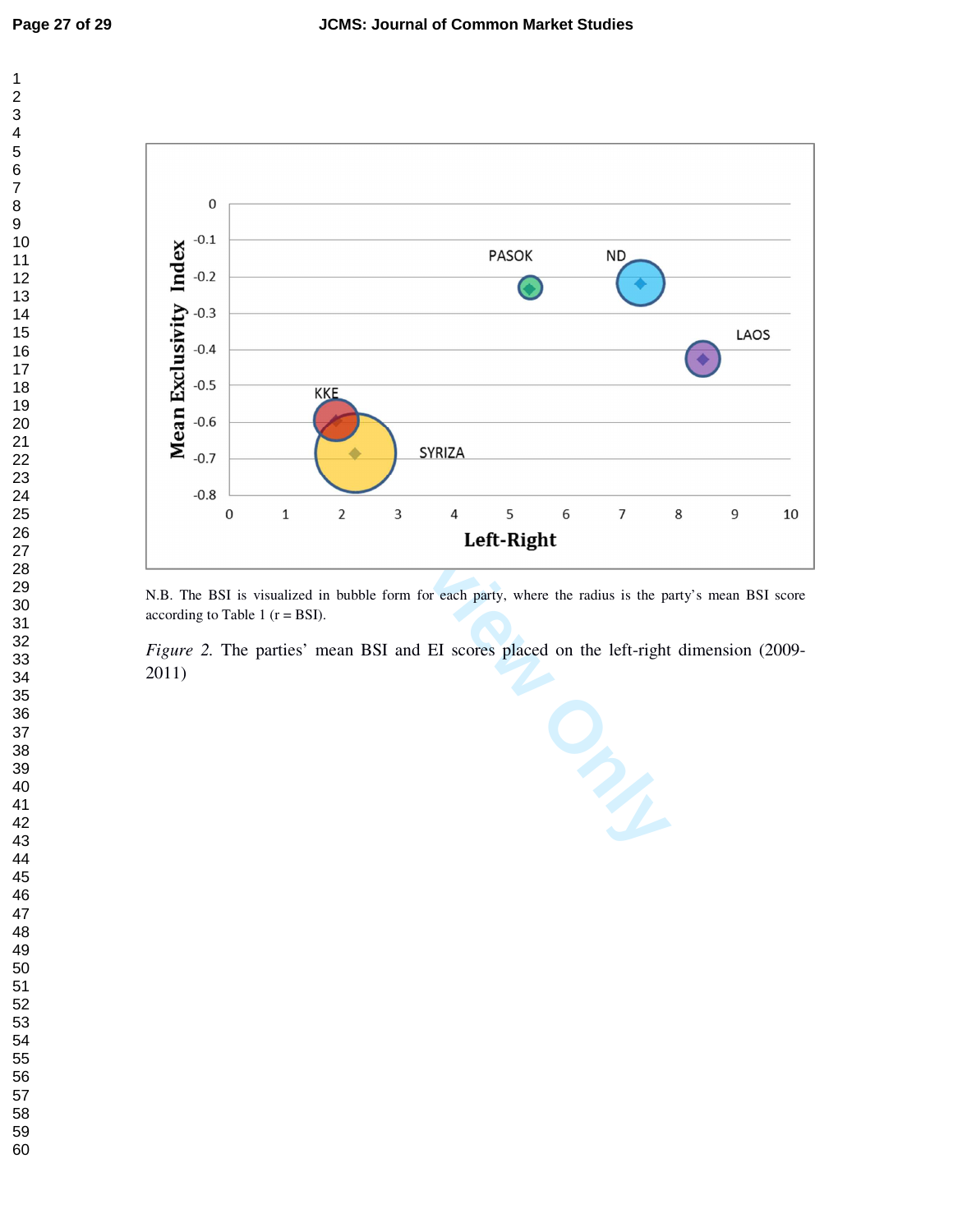|                    | <b>Blame-Shifting Index</b> |           |            |             |               |  |
|--------------------|-----------------------------|-----------|------------|-------------|---------------|--|
| Juncture           | <b>PASOK</b>                | <b>ND</b> | <b>KKE</b> | <b>LAOS</b> | <b>SYRIZA</b> |  |
| <b>BUDGET 2010</b> | 0.117                       | 0.355     | 0.320      | 0.430       | 0.655         |  |
| <b>MoU 2010</b>    | 0.125                       | 0.238     | 0.212      | 0.117       | 0.588         |  |
| <b>BUDGET 2011</b> | 0.222                       | 0.469     | 0.436      | 0.348       | 0.812         |  |
| <b>MTFS 2011</b>   | 0.066                       | 0.341     | 0.154      | 0.121       | 0.109         |  |
| <b>BUDGET 2012</b> | 0.288                       | 0.128     | 0.398      | 0.102       | 0.533         |  |
| <b>Mean BSI</b>    | 0.164                       | 0.306     | 0.304      | 0.224       | 0.539         |  |

*Table 1.* The Blame-Shifting Index scores per speech per party

N.B. Highest scores in italics and lowest scores underlined for each party.

 $\overline{2}$